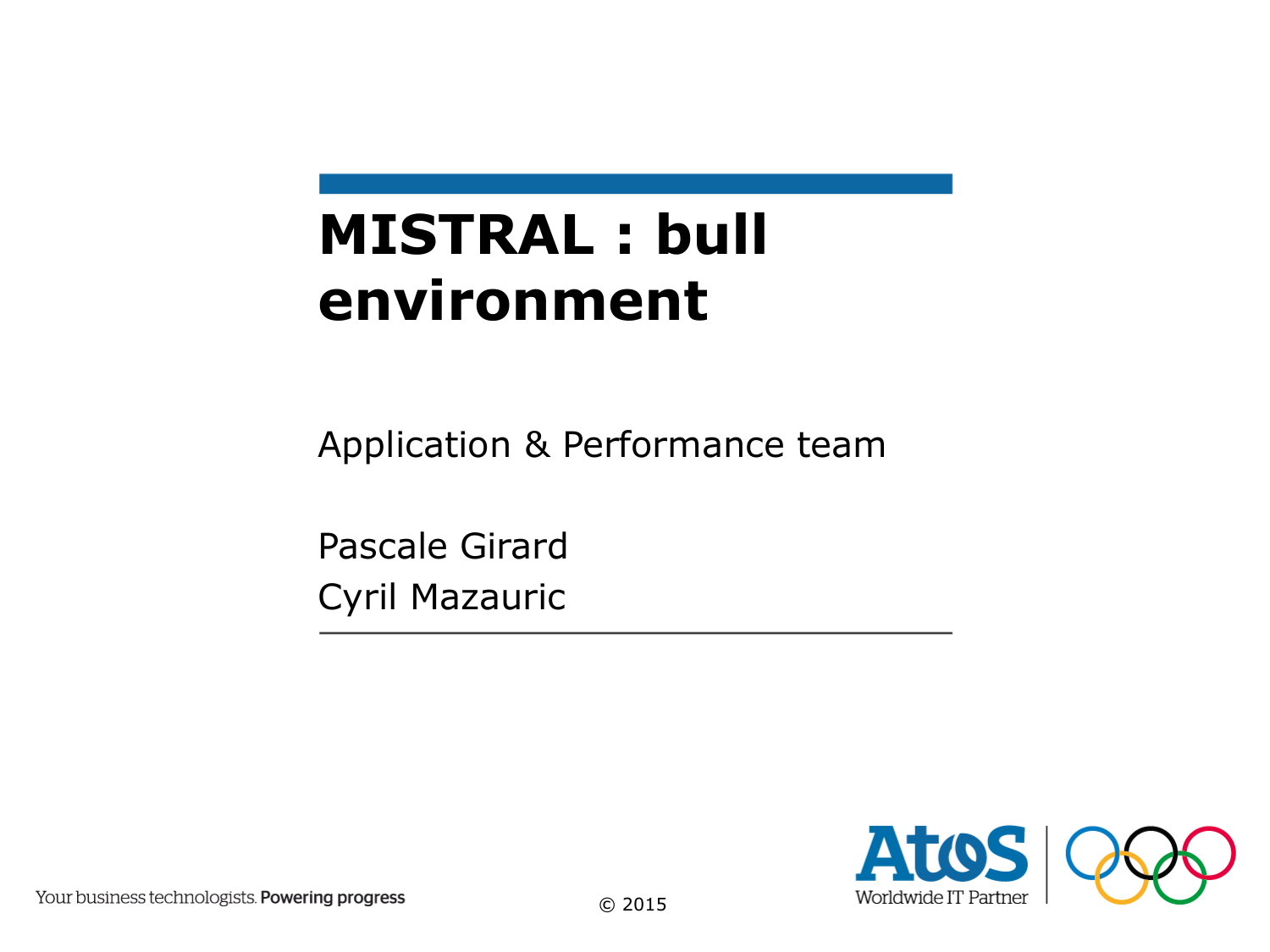## **Introduction**

### Agenda

### ▶ **MPI environment**

– bullxmpi, mxm and fca

### ▶ **feedback from the benchmark**

- Call for tender rules
- Optimization strategy
- Two examples : EMAC and ICON

#### ▶ **best-practices on setting the environment for bullxmpi**

- How to find variables to tune your application ?
- Examples

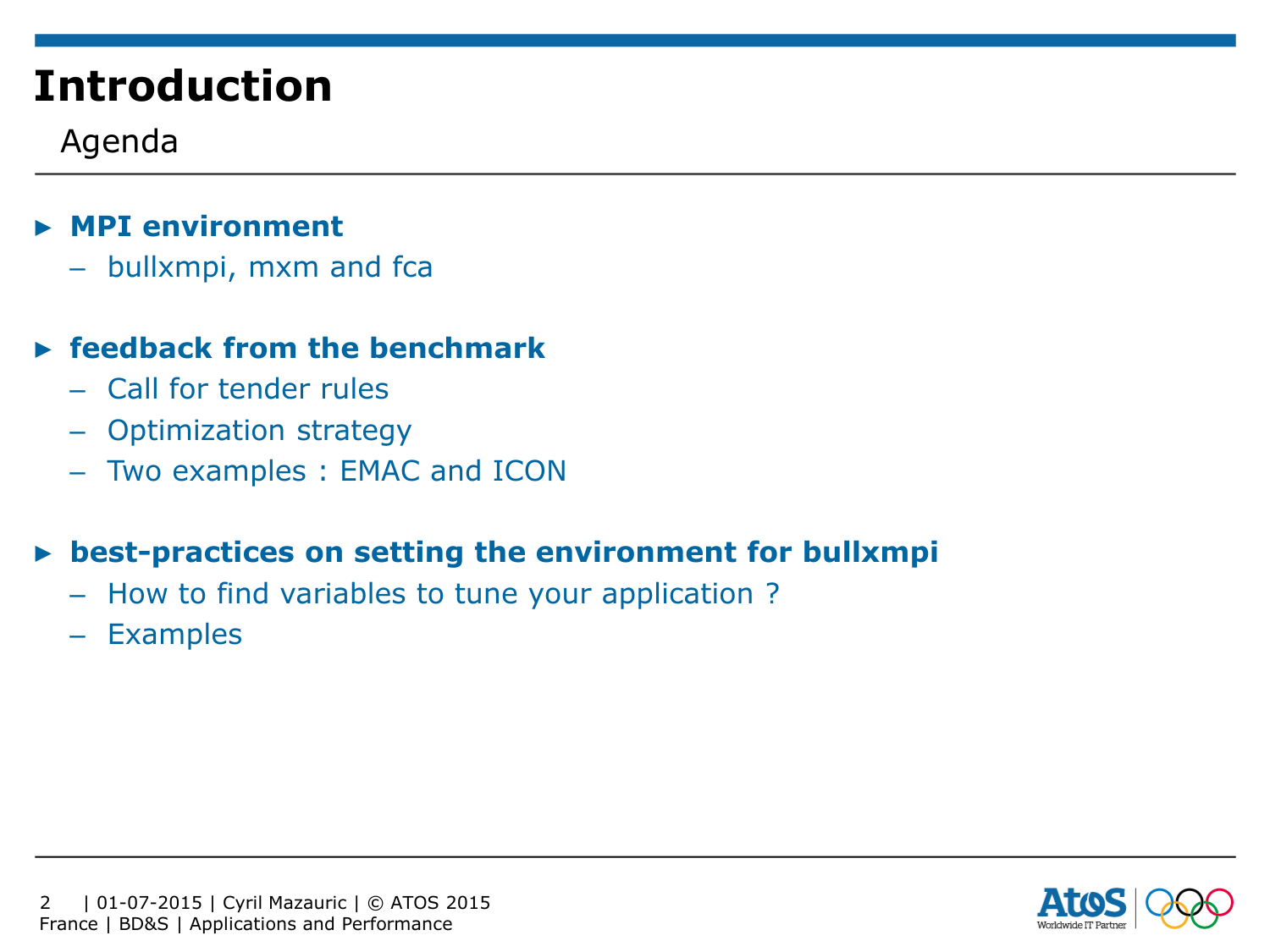

Architect of an Open World"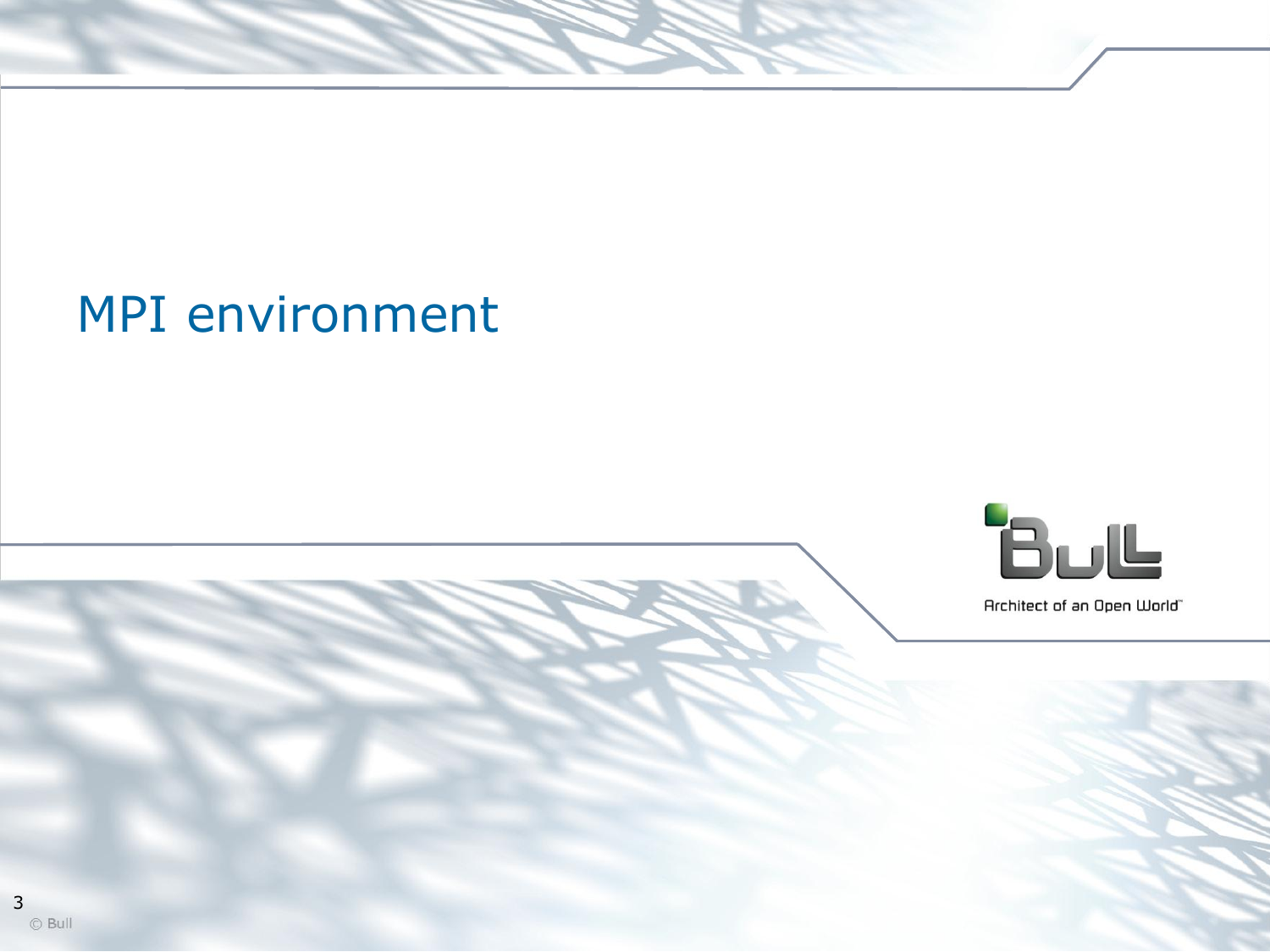bullxmpi\_mlx

### ▶ **you will find on mistral**

- bullxMPI\_mlx : openmpi 1.6.5 compiled with mellanox tools
- bullxMPI\_mlx\_mt : idem + thread multiple support

#### ▶ **How to use bullxmpi ?**

module load compiler intel module load mxm/<version> module load fca/<version> module load bullxmpi\_mlx/<version>

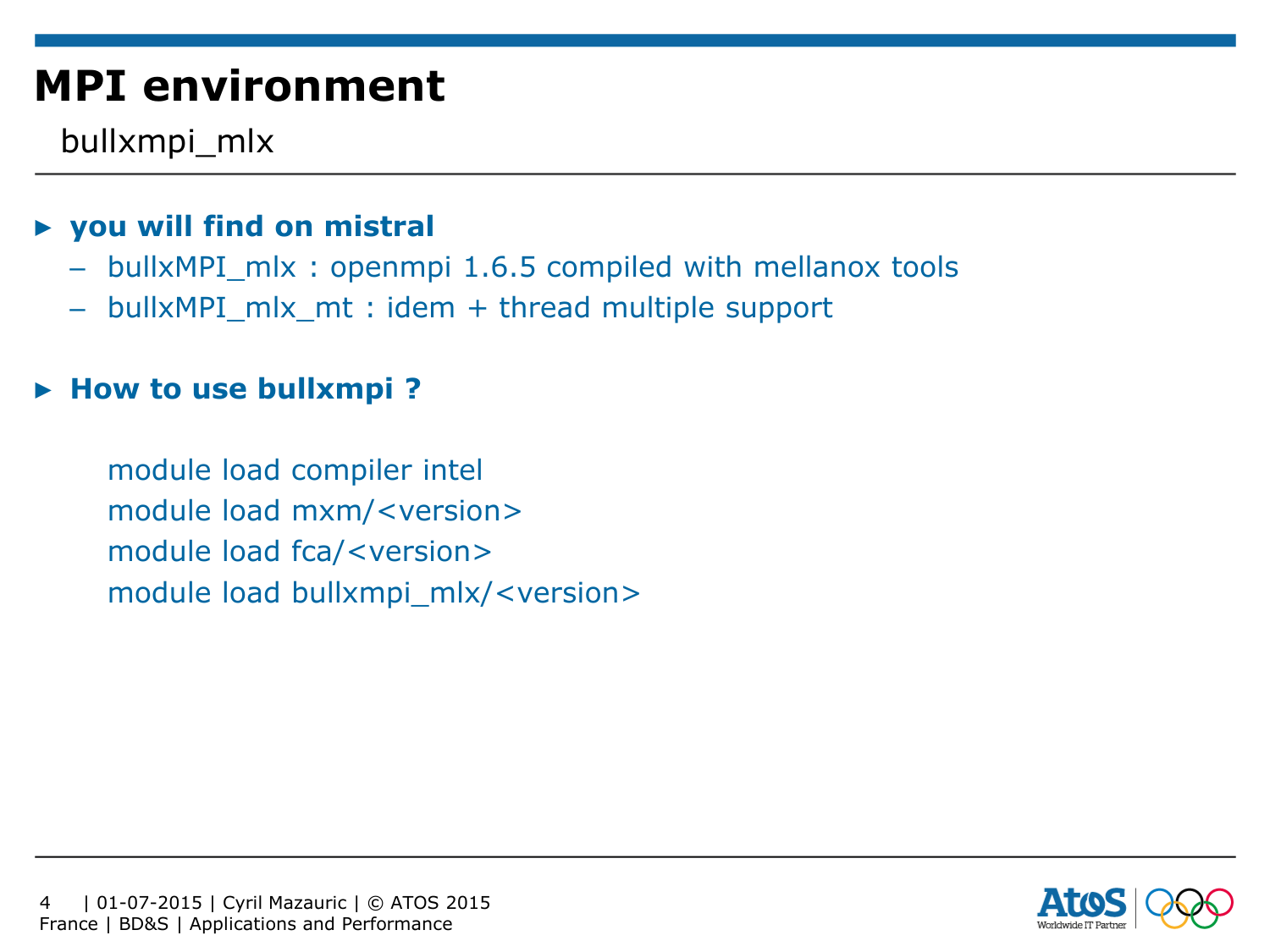Mellanox tools

### **Fabric Collective Accelerator (FCA)**

- ▶ FCA is a Mellanox MPI-integrated software package that utilizes CORE-Direct technology for implementing the MPI collectives communications. FCA can be used with all major commercial and open-source MPI solutions that exist and being used for highperformance applications. FCA with CORE-Direct technology accelerates the MPI collectives runtime, increases the CPU availability to the application and allows overlap of communications and computations with asynchronous collective operations.
	- Significantly reduce MPI collective operations runtime
	- Efficient collective communication flow optimized to job and topology
	- **EXECU AVAILLET INCREASE CPU availability and efficiency**
	- **Eliminate congestion caused by collective traffic**
	- No need for any additional hardware to install or manage
	- No space/power/cooling penalty
	- Seamless integration with MPI libraries and job schedulers
	- Future proof with embedded support for MPI-3

### **Messaging Accelerator (MXM)**

- ▶ Mellanox Messaging Accelerator (MXM) provides enhancements to parallel communication libraries by fully utilizing the underlying networking infrastructure provided by Mellanox HCA/switch hardware. This includes a variety of enhancements that take advantage of Mellanox networking hardware including:
	- Multiple transport support including RC, XRC and UD
	- Proper management of HCA resources and memory structures
	- **Efficient memory registration**
	- One-sided communication semantics
	- Connection management
	- Receive side tag matching
	- Intra-node shared memory communication





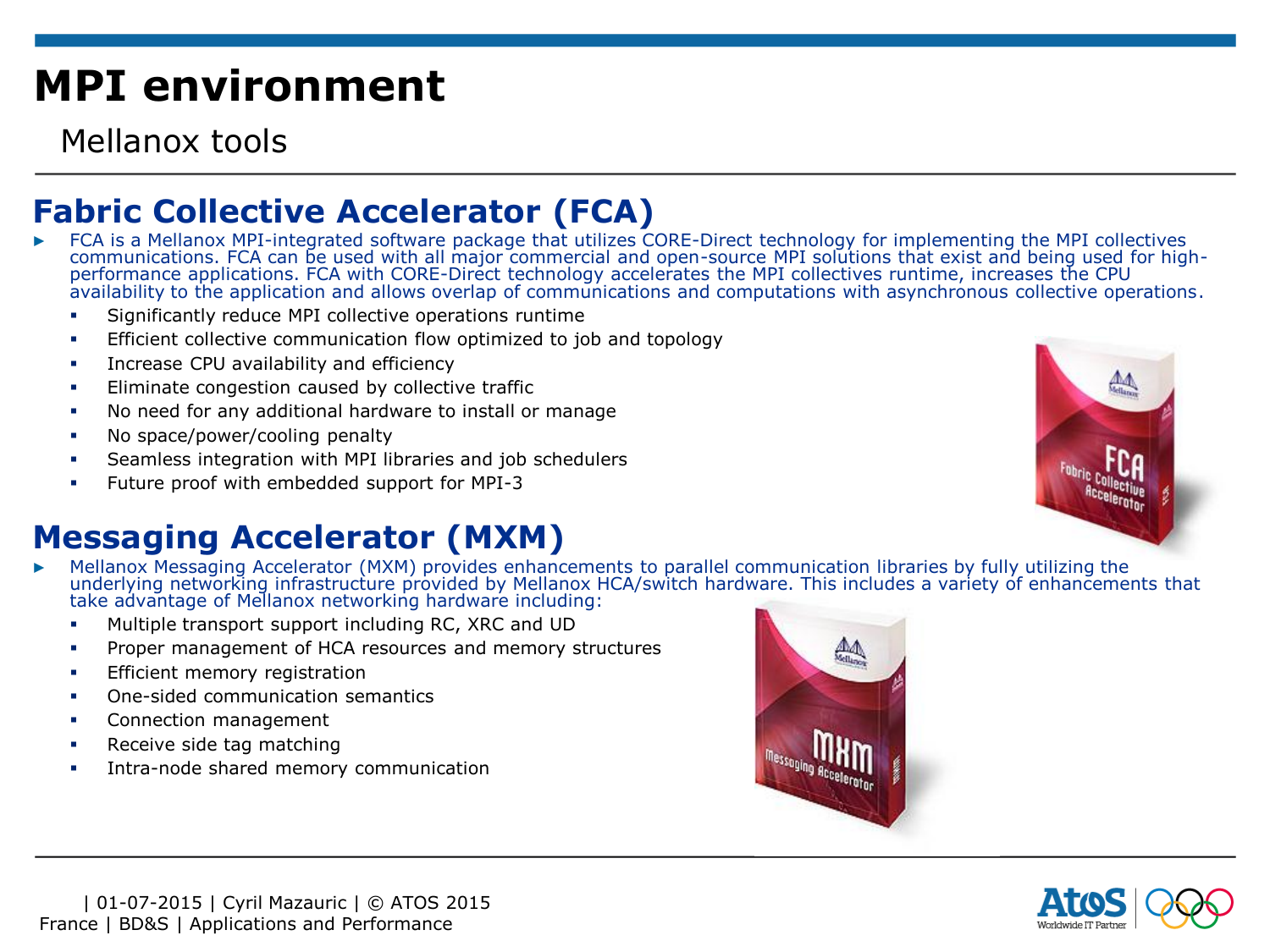openmpi and mellanox tools ?







![](_page_5_Picture_5.jpeg)

export OMPI\_MCA\_pml=cm export OMPI\_MCA\_mtl=mxm

![](_page_5_Picture_7.jpeg)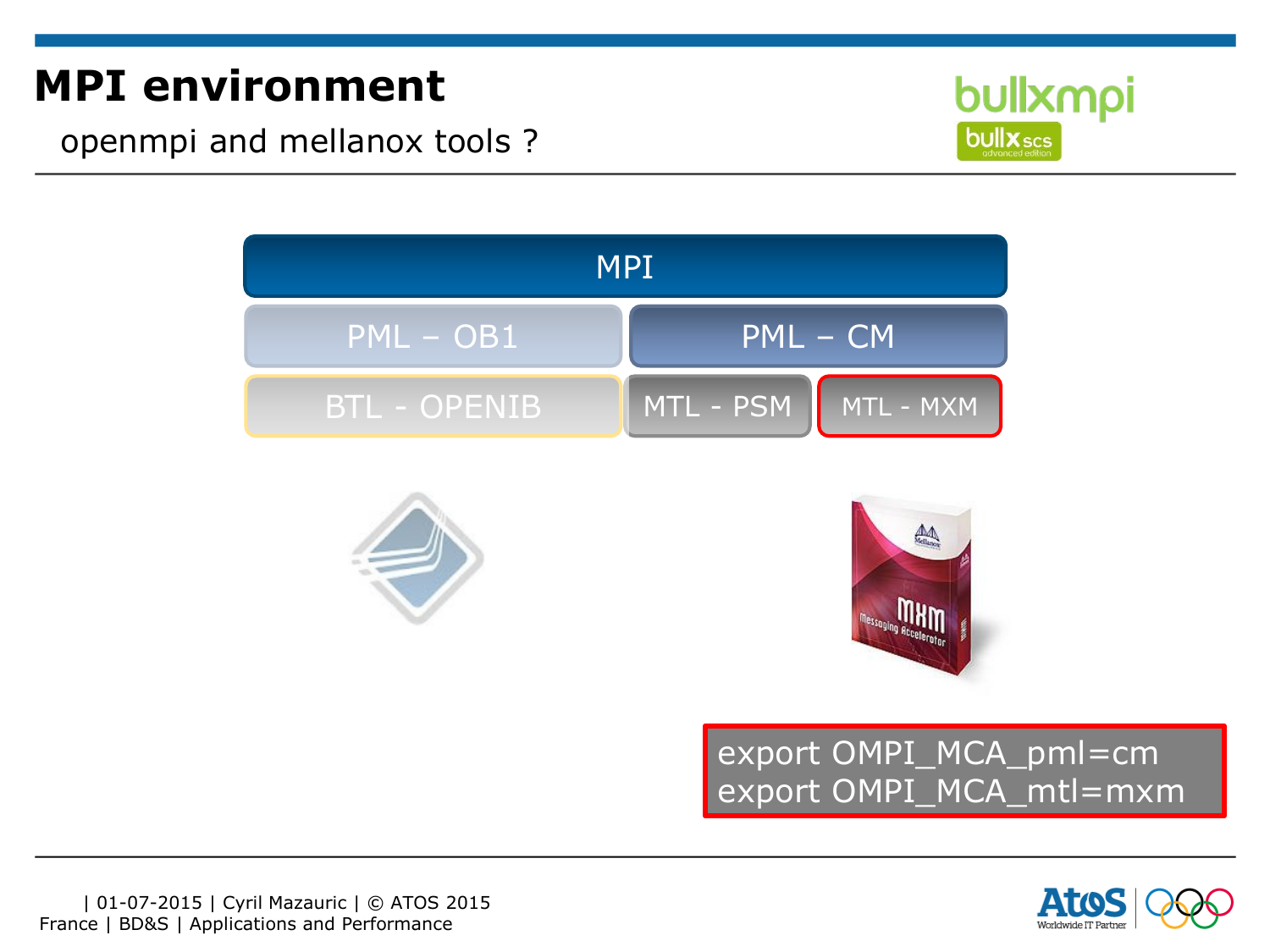openmpi and mellanox tools ?

![](_page_6_Picture_2.jpeg)

![](_page_6_Figure_3.jpeg)

![](_page_6_Picture_4.jpeg)

![](_page_6_Picture_5.jpeg)

export OMPI\_MCA\_mtl=^mxm export OMPI\_MCA\_pml=^cm export OMPI\_MCA\_pml=ob1

![](_page_6_Picture_8.jpeg)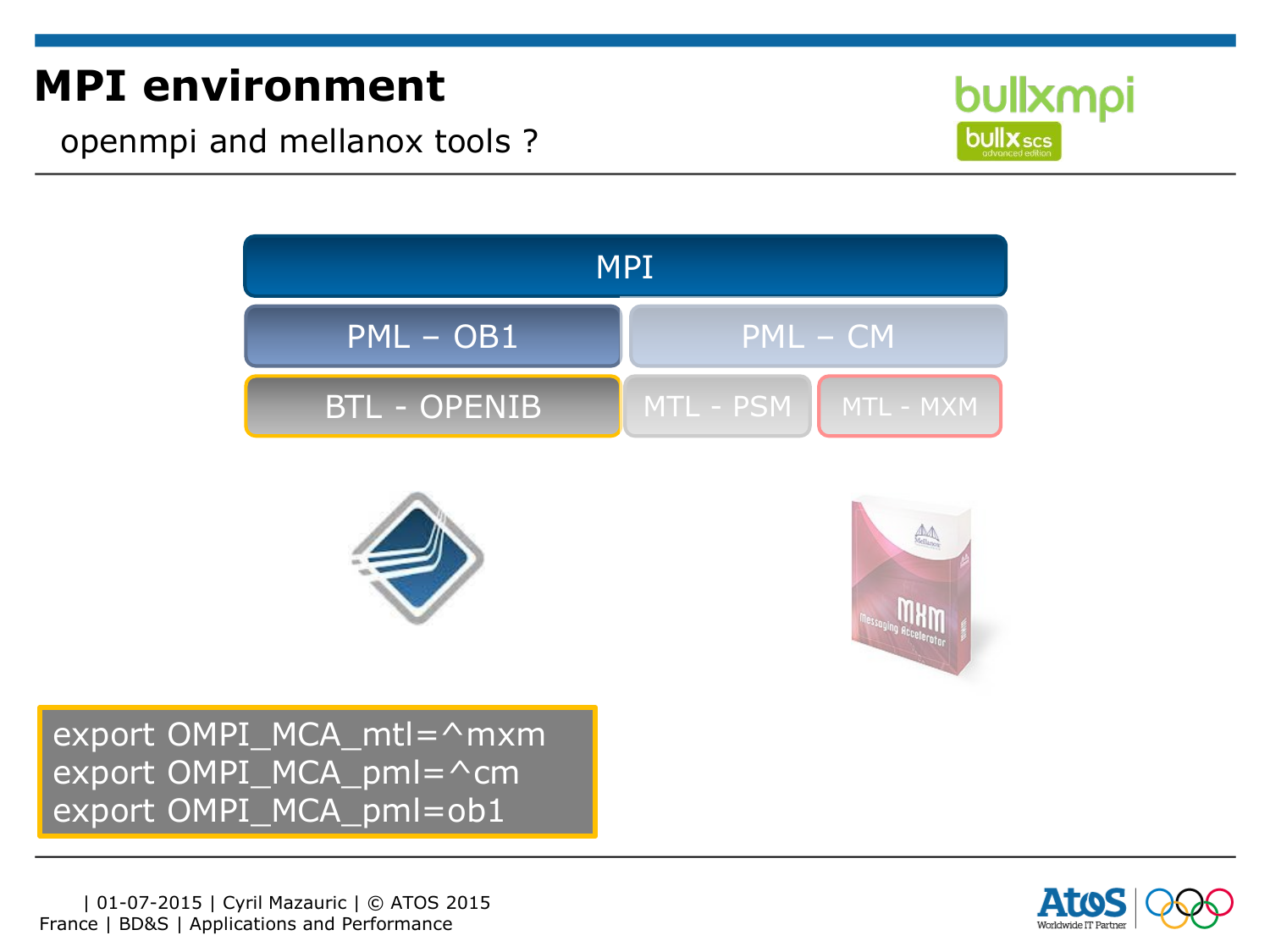openmpi and mellanox tools ?

![](_page_7_Picture_2.jpeg)

![](_page_7_Figure_3.jpeg)

![](_page_7_Picture_4.jpeg)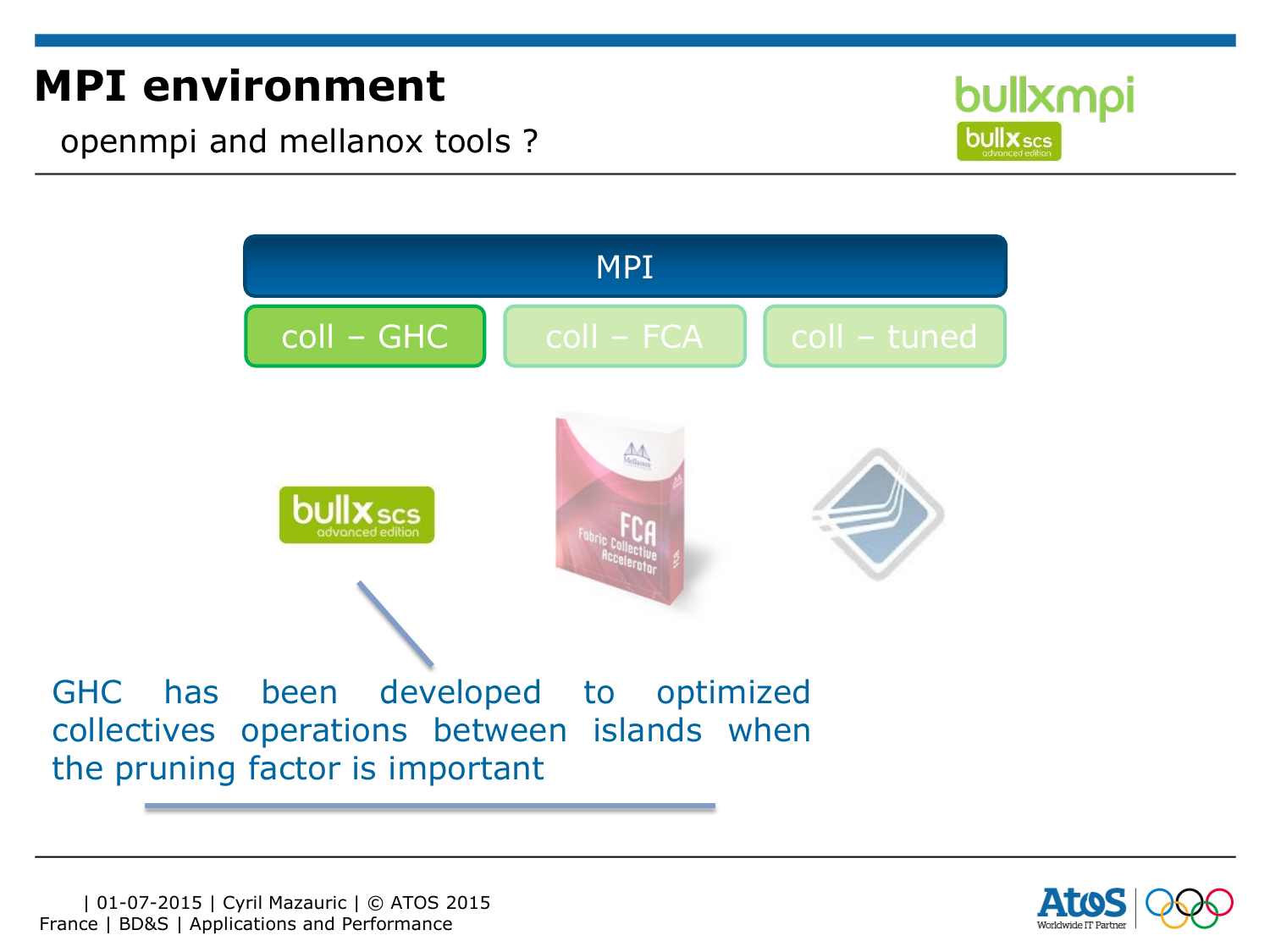openmpi and mellanox tools ?

![](_page_8_Picture_2.jpeg)

![](_page_8_Figure_3.jpeg)

![](_page_8_Picture_4.jpeg)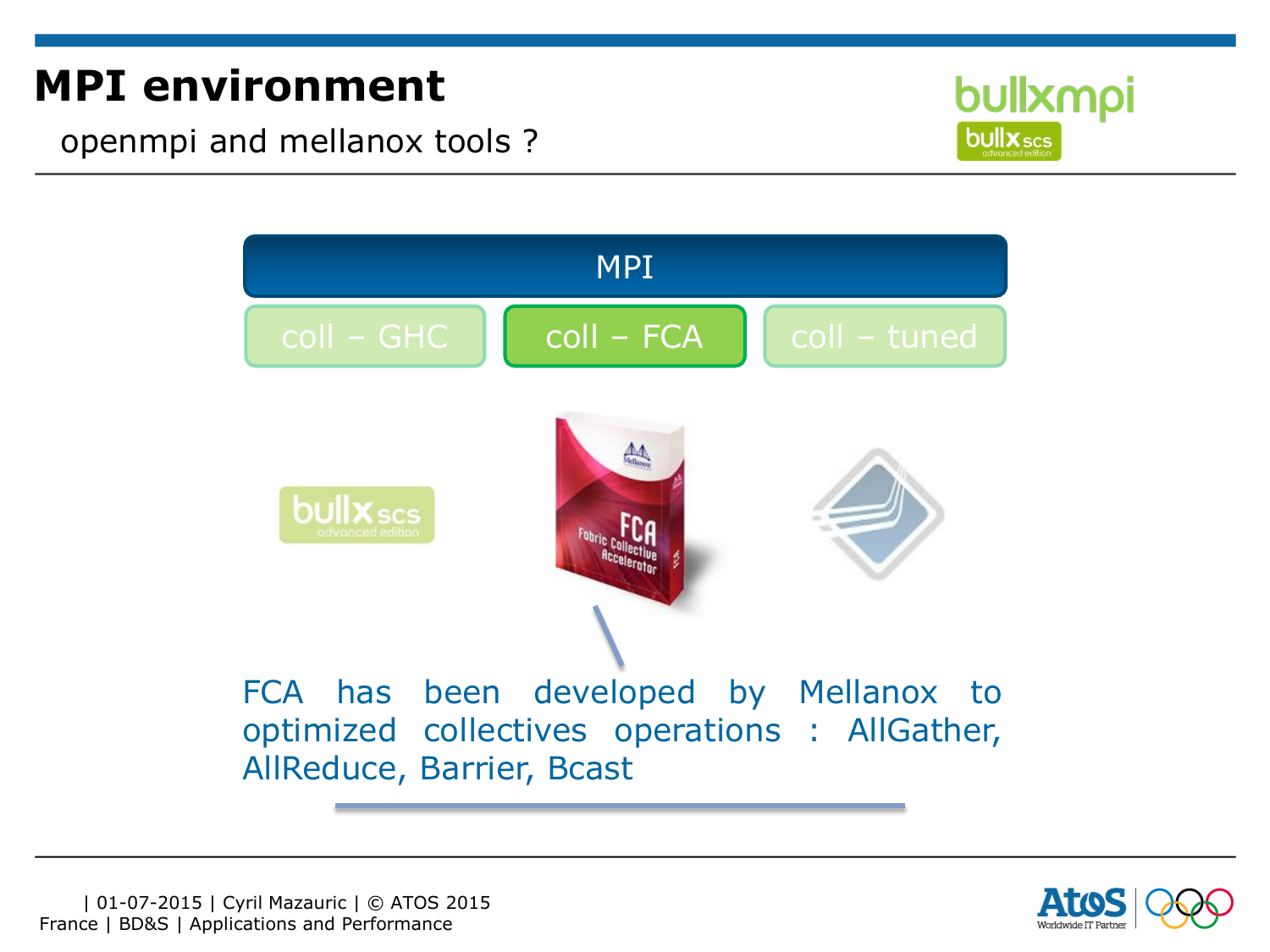openmpi and mellanox tools ?

![](_page_9_Picture_2.jpeg)

![](_page_9_Figure_3.jpeg)

![](_page_9_Picture_4.jpeg)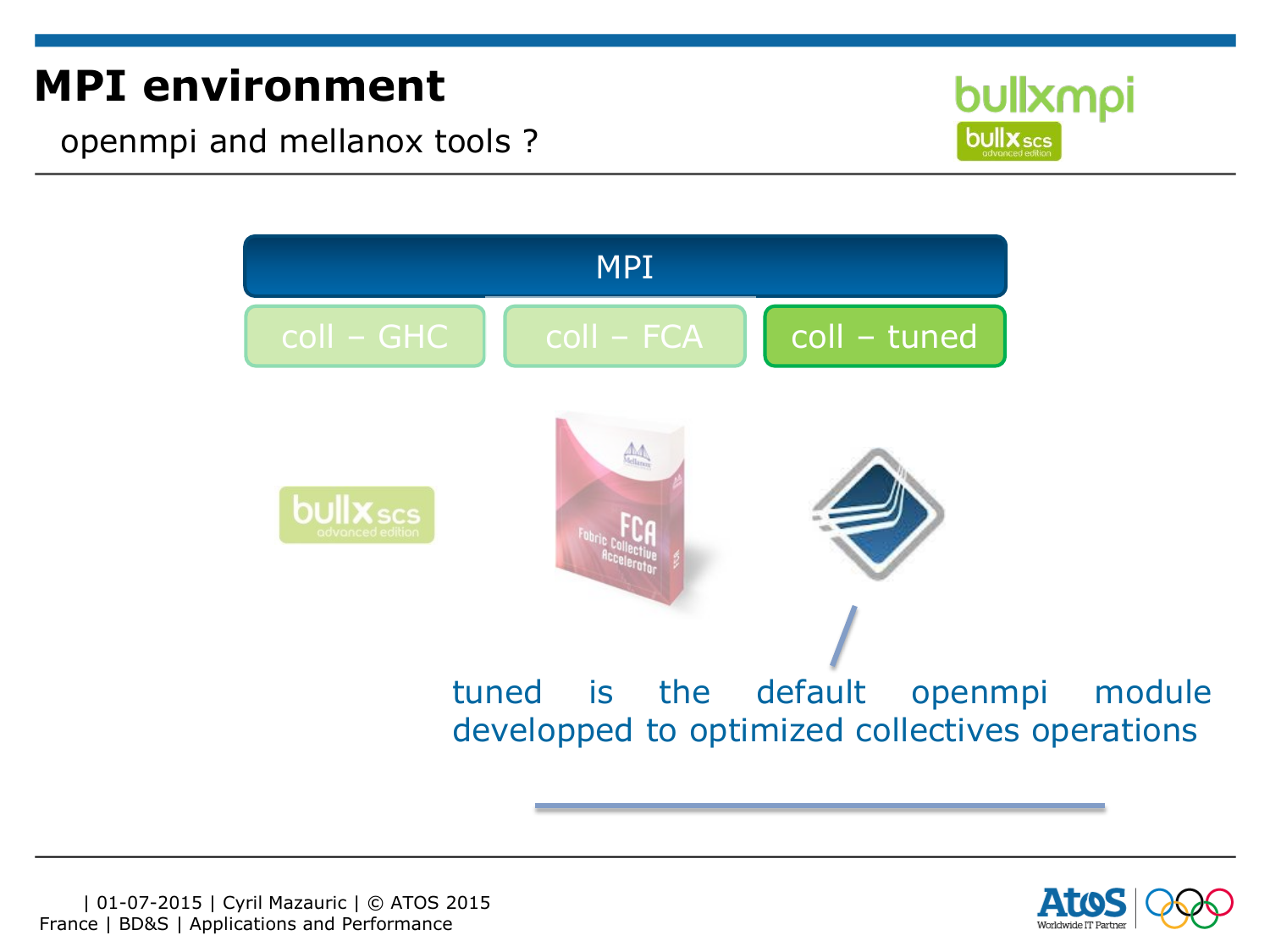# MXM and FCA impact on

![](_page_10_Picture_1.jpeg)

![](_page_10_Picture_2.jpeg)

![](_page_10_Picture_3.jpeg)

Architect of an Open World"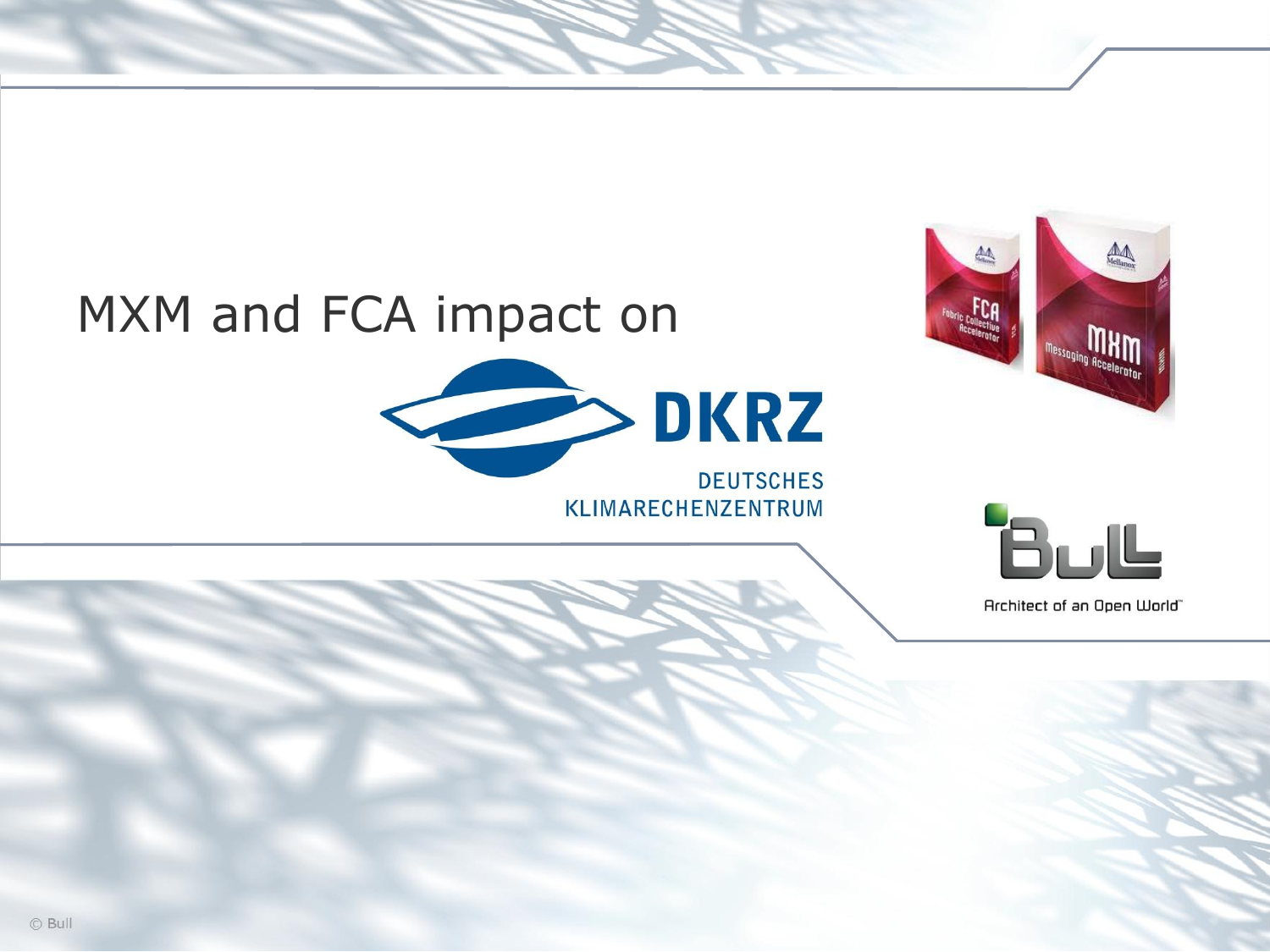### FESOM 1572 cores

![](_page_11_Figure_2.jpeg)

#### **FESOM : 1572 cores**

#### ▶ **Best performance measured with MXM and FCA**

![](_page_11_Picture_5.jpeg)

![](_page_11_Picture_6.jpeg)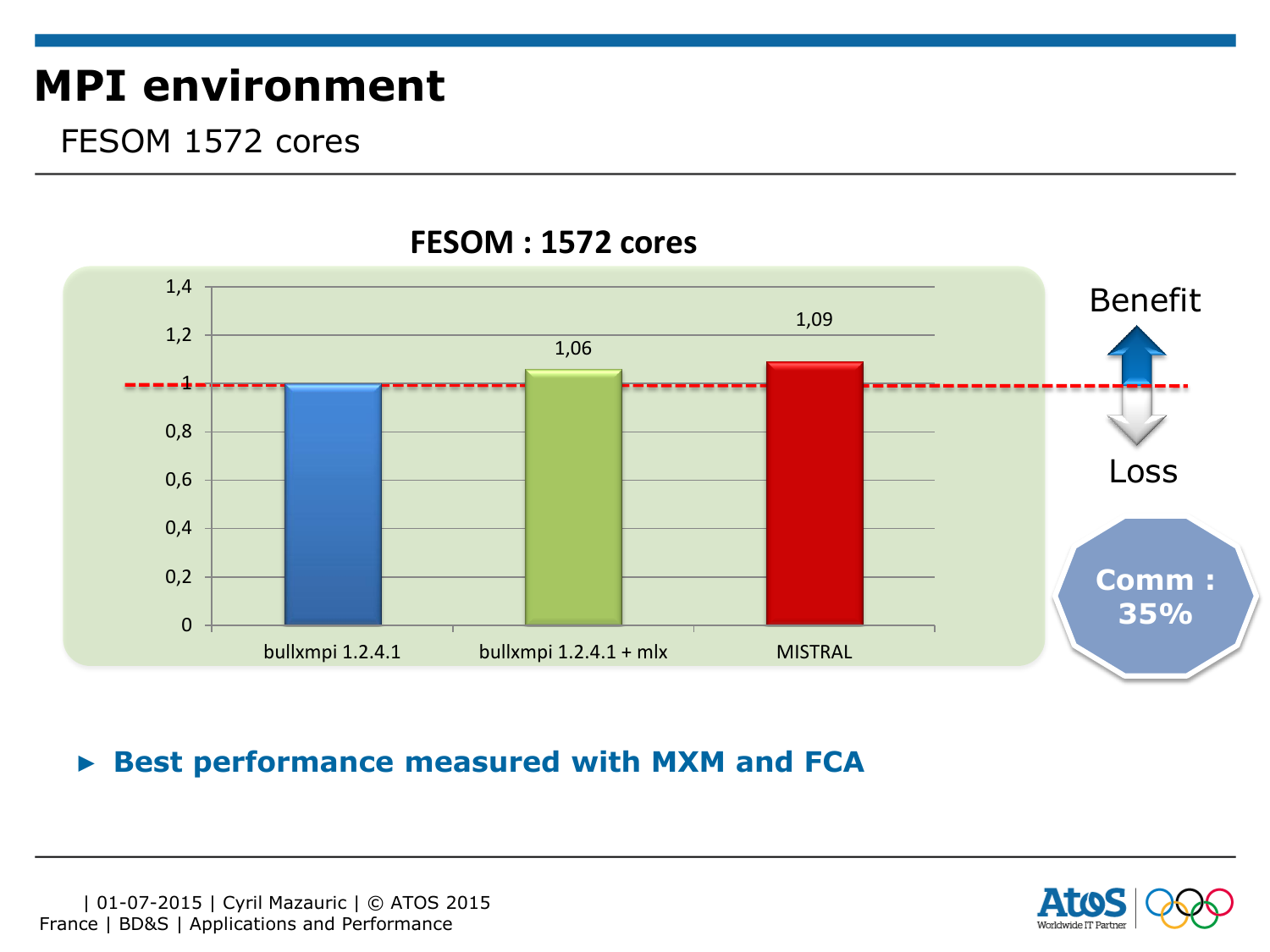### COSMO 1504 cores

![](_page_12_Figure_2.jpeg)

#### **COSMO : 1504 cores**

#### ▶ **Best performance measured with MXM (no FCA)**

![](_page_12_Picture_5.jpeg)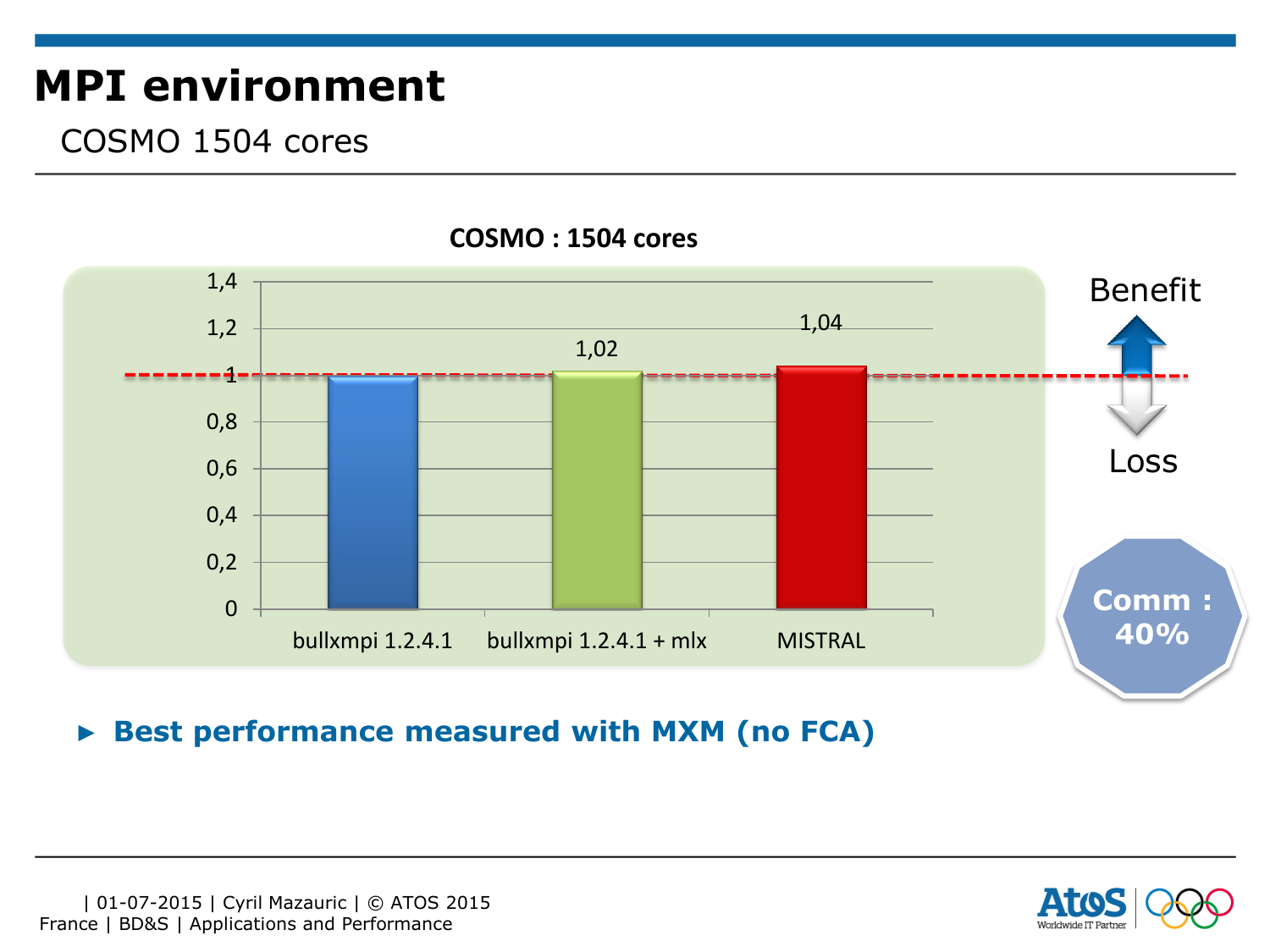### COSMO

![](_page_13_Figure_2.jpeg)

#### ▶ **Best scalability with bullxmpi installed on MISTRAL**

 | 01-07-2015 | Cyril Mazauric | © ATOS 2015 France | BD&S | Applications and Performance

![](_page_13_Picture_5.jpeg)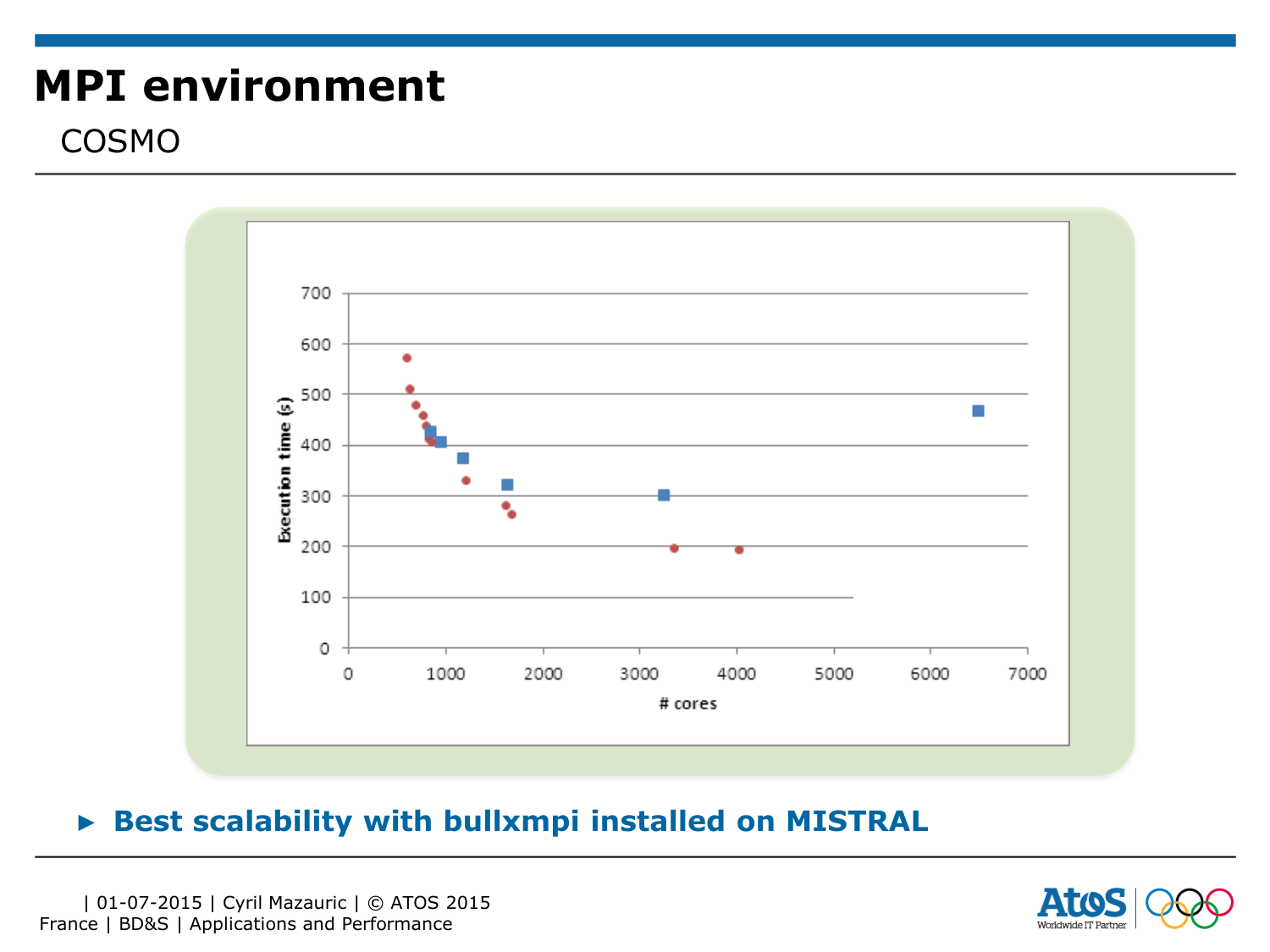### EMAC

![](_page_14_Figure_2.jpeg)

#### **EMAC : 258 cores**

#### ▶ **Best performance measured with MXM and FCA**

![](_page_14_Picture_6.jpeg)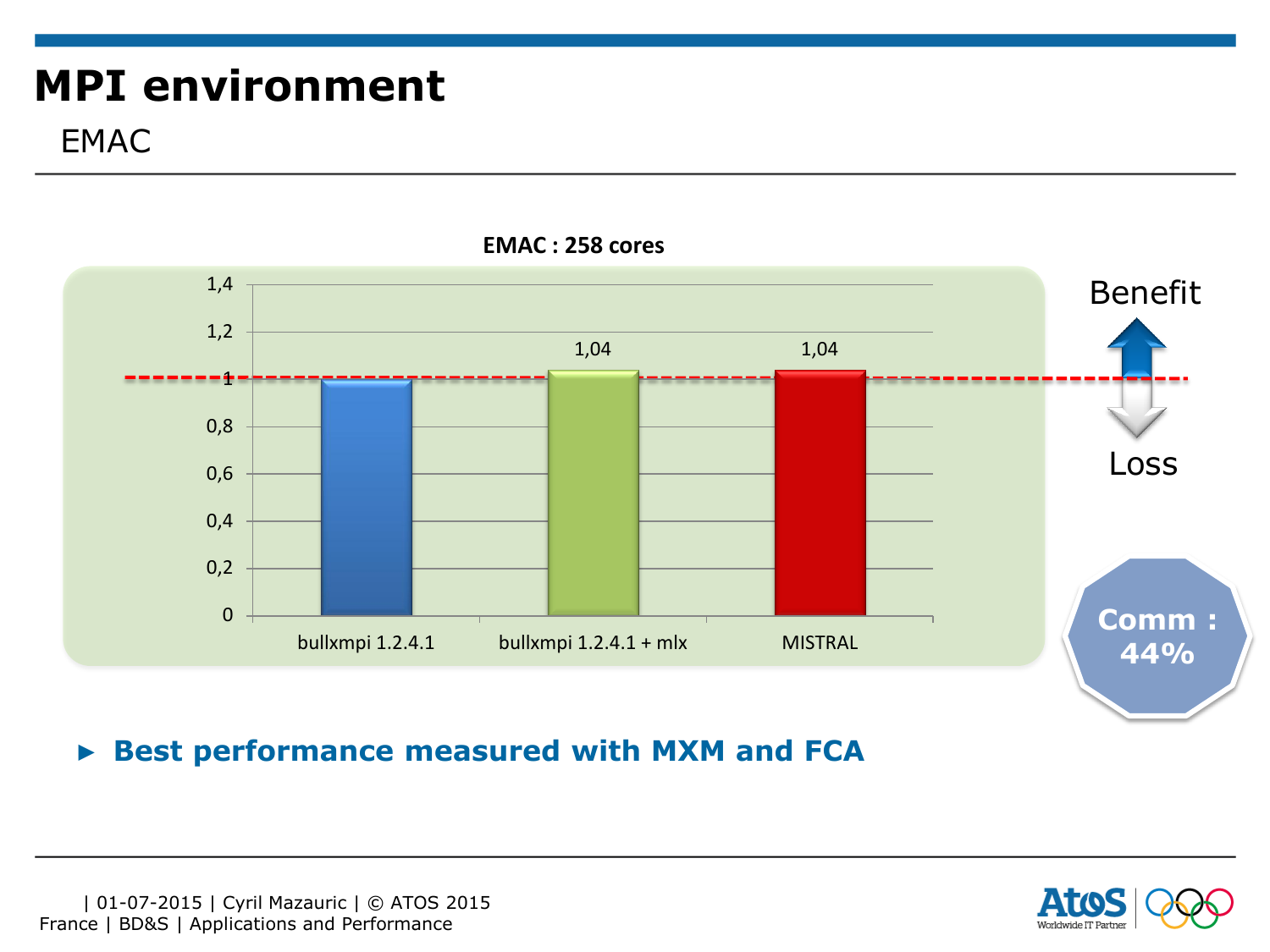## Another example

![](_page_15_Picture_1.jpeg)

![](_page_15_Picture_2.jpeg)

![](_page_15_Picture_3.jpeg)

Architect of an Open World"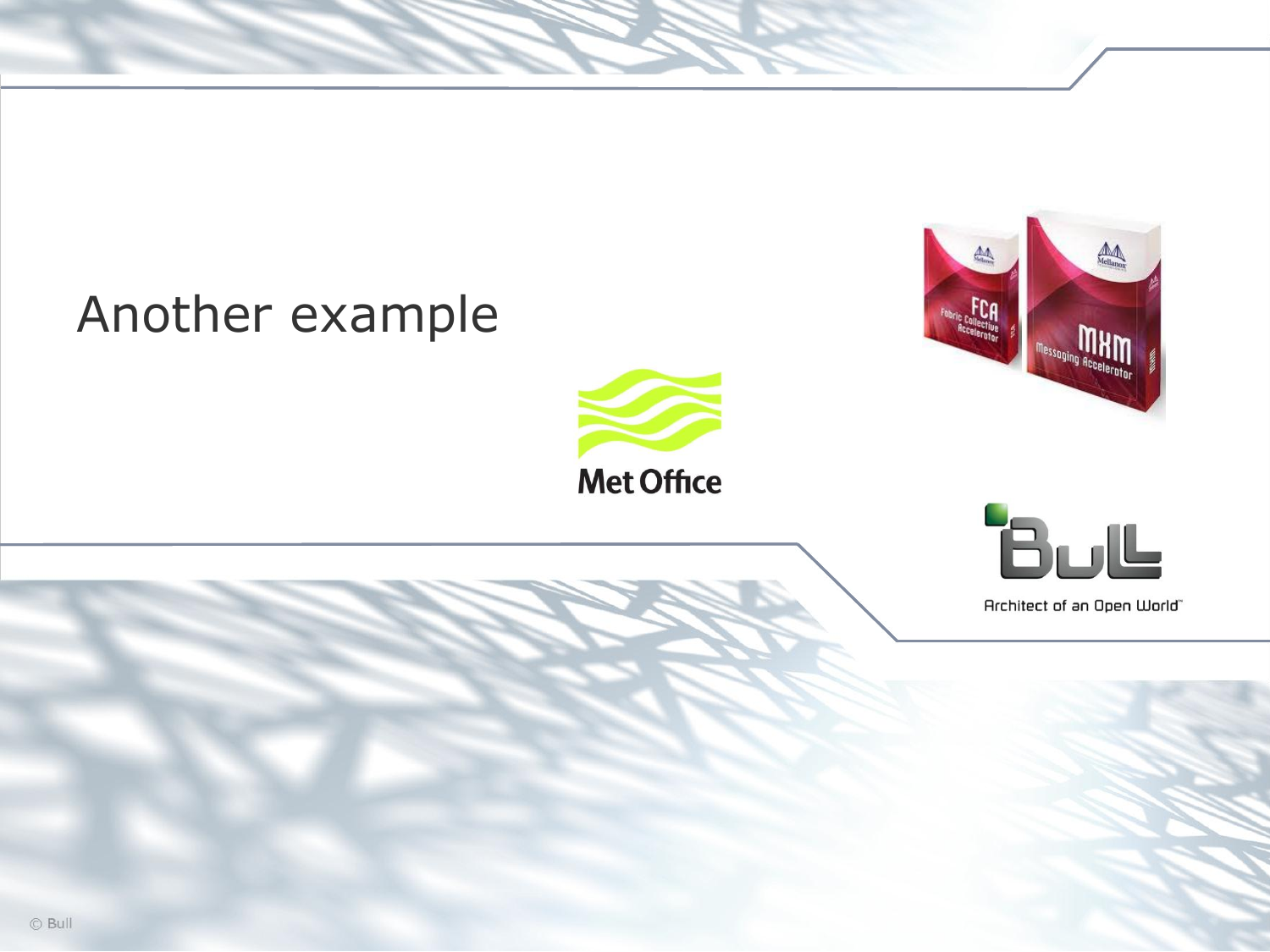UM : how many nodes should we used to reach 1469 sec ?

![](_page_16_Figure_2.jpeg)

#### ▶ **Without mxm = 500 nodes are necessary to decrease the time execution down to 1469 sec.**

#### ▶ **With mxm = 412 nodes !**

![](_page_16_Picture_6.jpeg)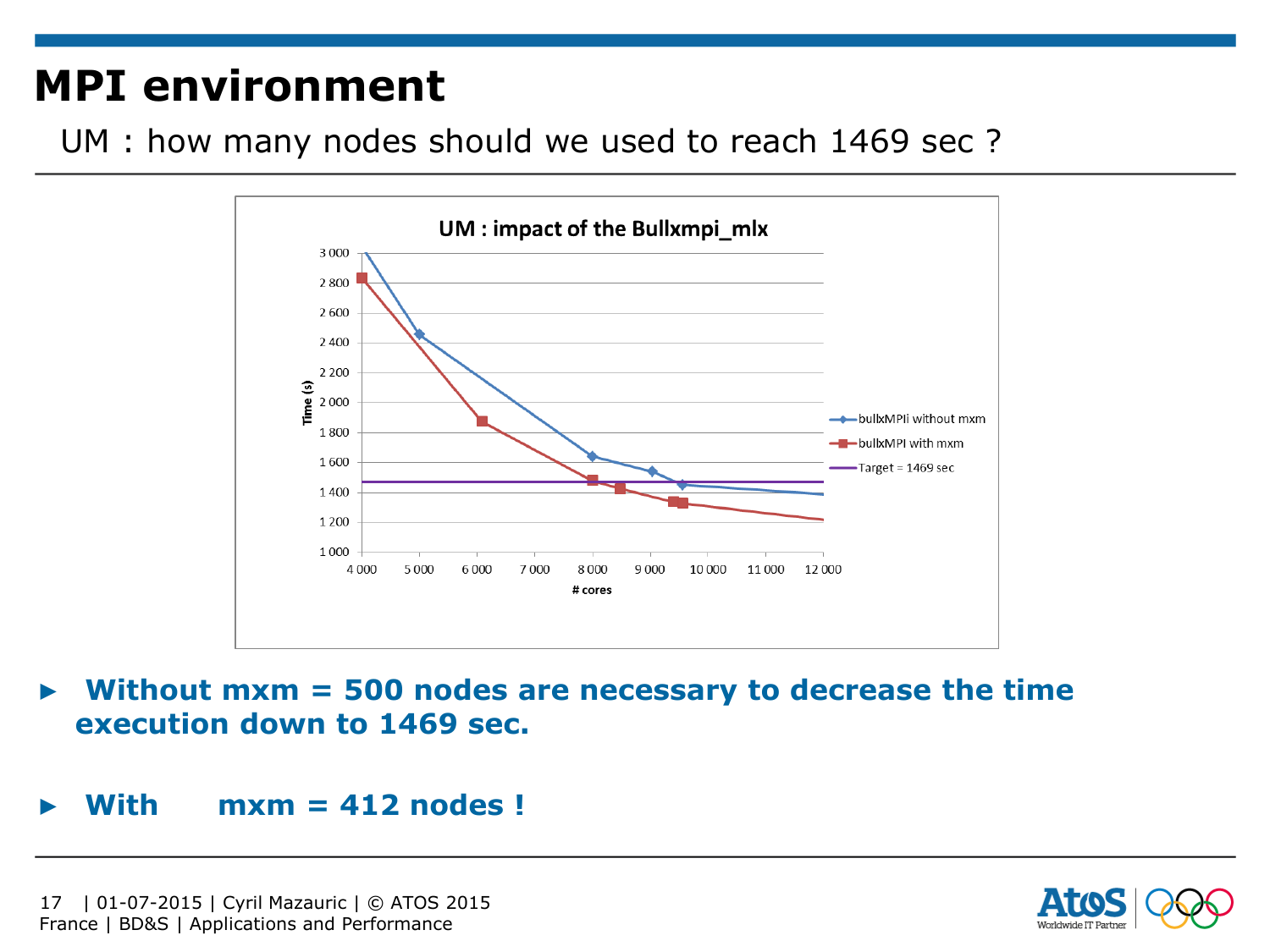# feedback from benchmark

![](_page_17_Picture_1.jpeg)

Architect of an Open World"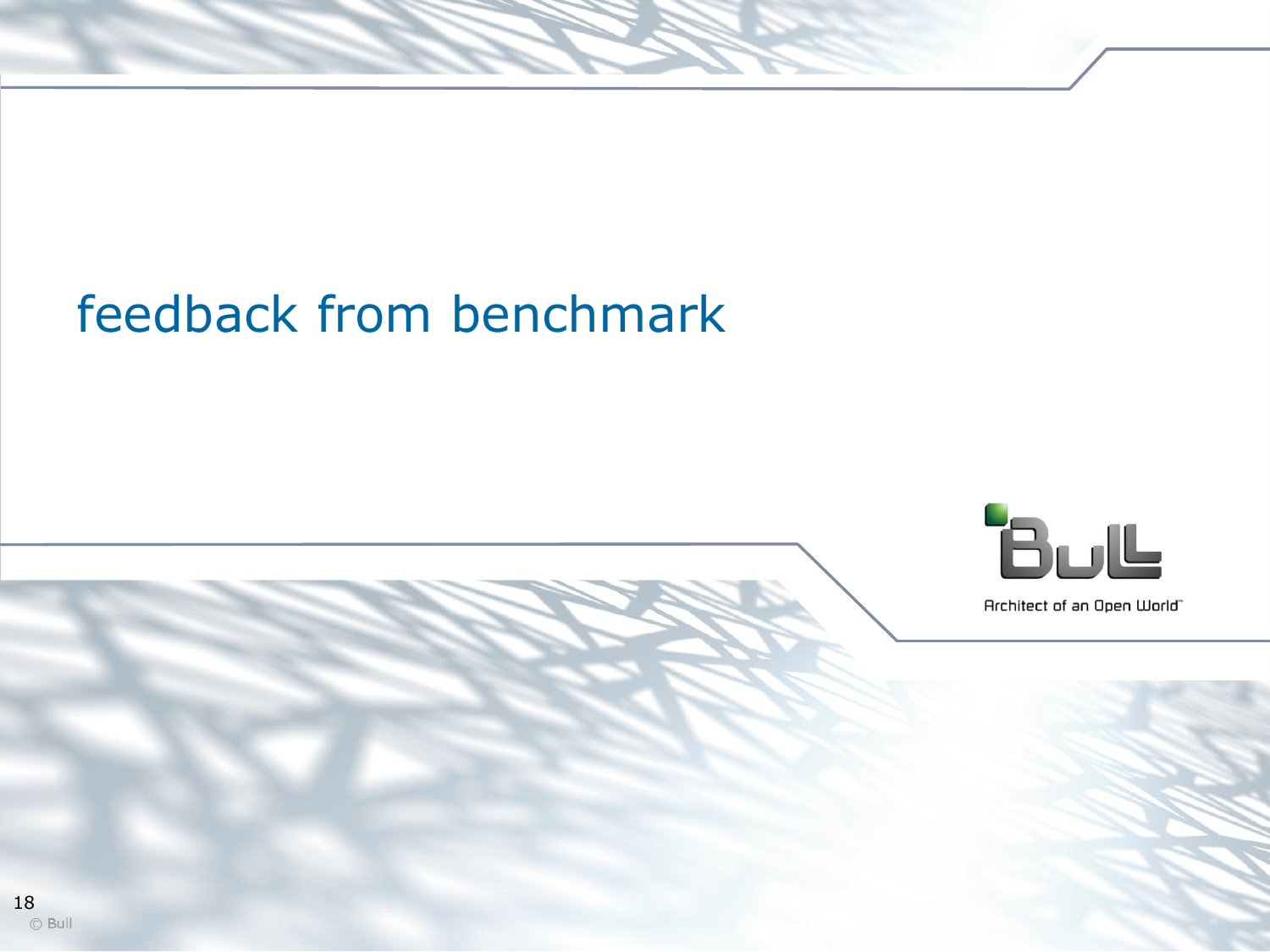Performance optimization strategy

#### ▶ **ASIS version**

- Code analyse : input parameters tuning
- Number of OpenMP threads and MPI tasks
- Intel compiler options
- Environment parameters : transparent huge page, drop cache, memory tuning, Turbo mode, hyperthreading…
- Profiling MPI : MPI tuning using BullxMPI & MXM (and FCA), specific setting (Bcast algorithm, buffer size, MXM tuning…)
- Use external libraries : memory alignment (aalloc…), BullxLib, MKL

#### ▶ **Optimized version**

- Identify hotspot (gprof, perftop, Allinea tools, Intel tools : vtune…)
- Try to adapt the code to the Intel technology

This work has been stopped when our commitments have been achieved… but this kind of work should be continued

![](_page_18_Picture_13.jpeg)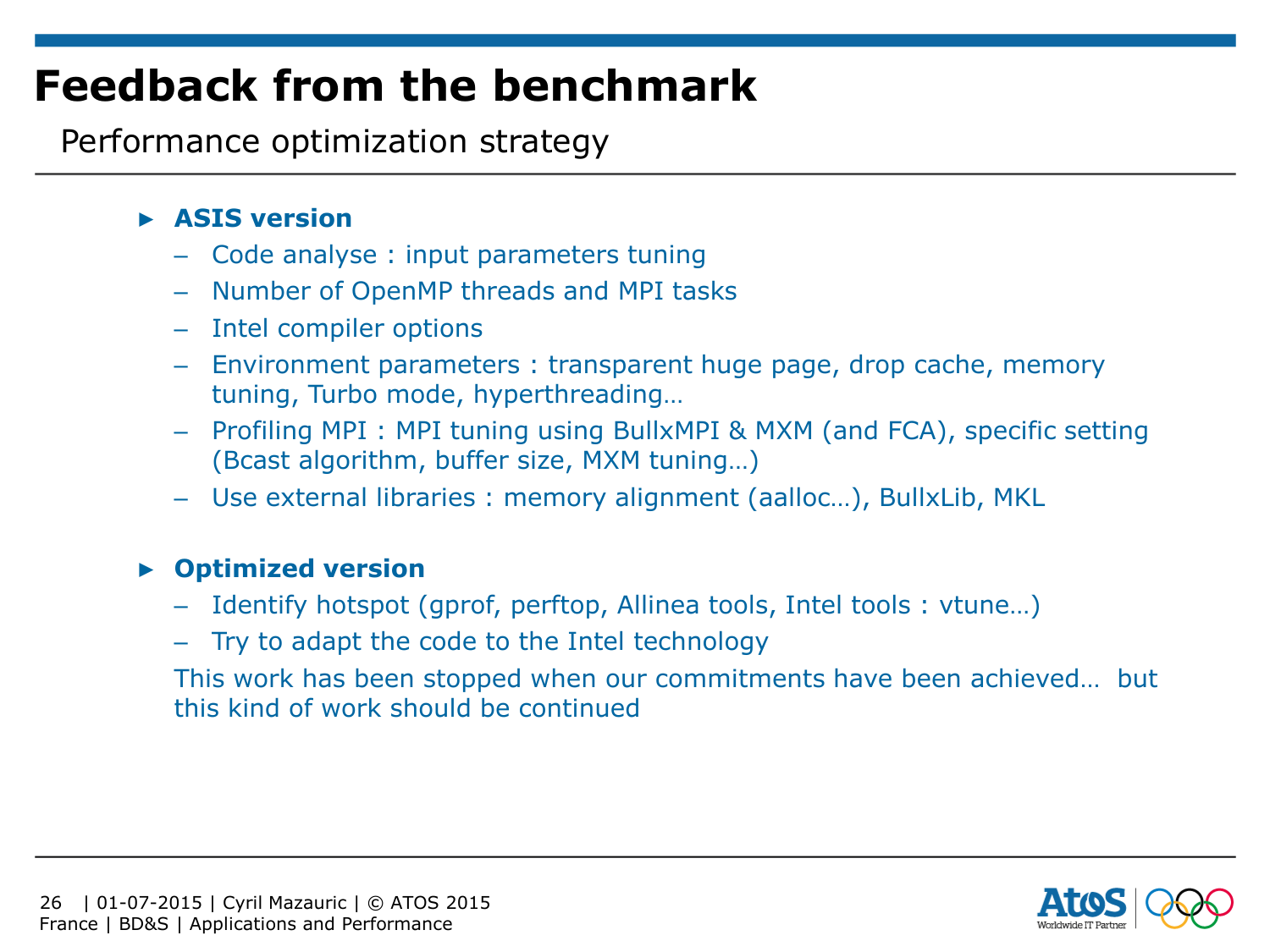First example : EMAC

#### ▶ **EMAC**

- ECHAM5 / Messy Atmosphere Chemistry model
- Code in Fortran, parallelized with MPI, using NETCDF and HDF5 libraries

#### ▶ **Best environment setting**

- Specific compiler options : -fp-model strict -O2 -xCORE-AVX2 –ftz
- Use transparent huge page
- Use memory tuning :
	- MALLOC MMAP MAX =0
	- MALLOC TRIM THRESHOLD =-1
- MPI communications
	- 32% of the execution time is spent in MPI communications
	- 86% of communication time = MPI\_Bcast
	- Use BullxMPI and MXM (no GHC, no FCA)
	- Bcast tuning : OMPI\_MCA\_coll\_tuned\_bcast\_algorithm=2

![](_page_19_Picture_16.jpeg)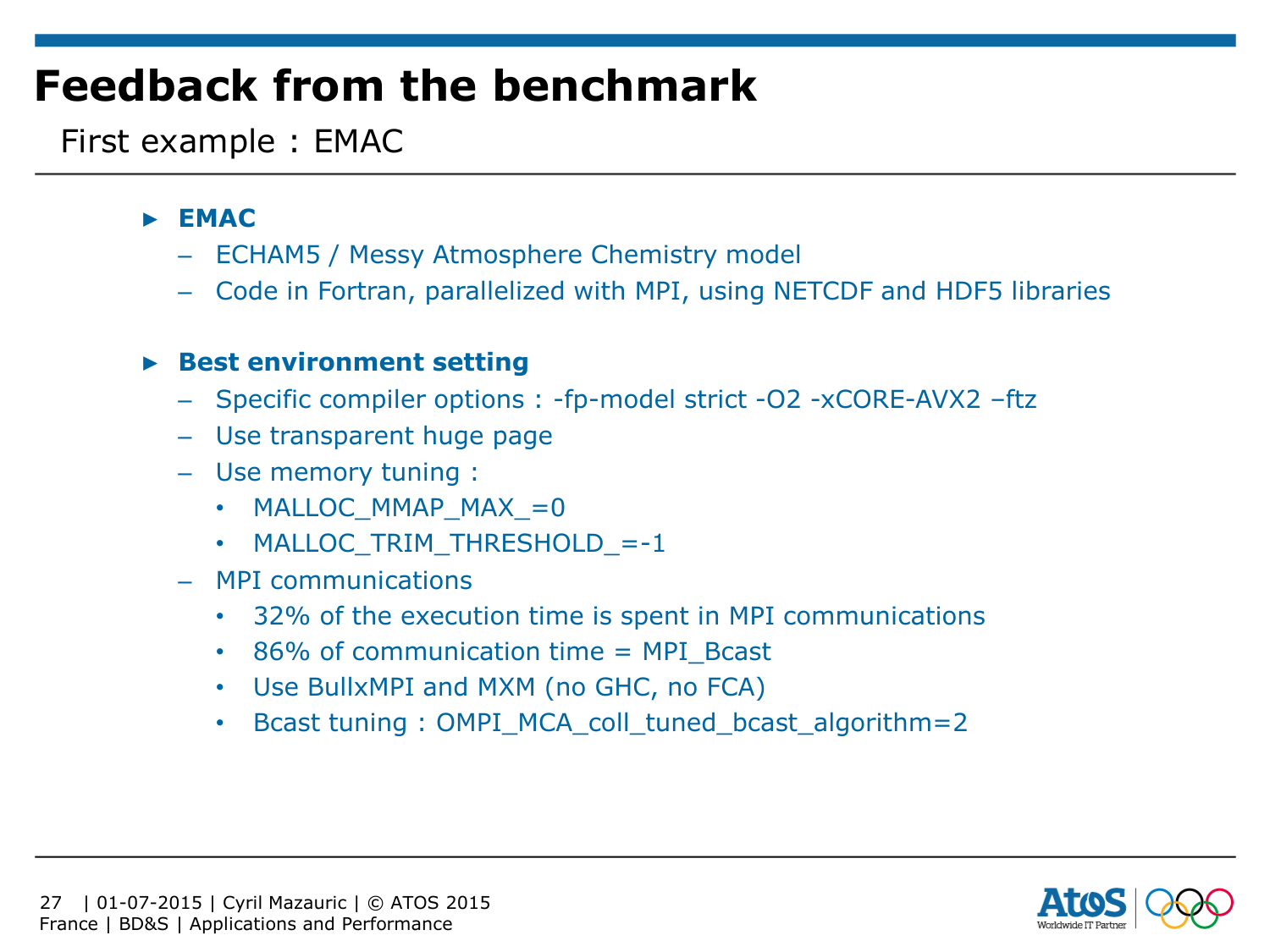First example : EMAC

![](_page_20_Figure_2.jpeg)

![](_page_20_Picture_3.jpeg)

 | 01-07-2015 | Cyril Mazauric | © ATOS 2015 28 France | BD&S | Applications and Performance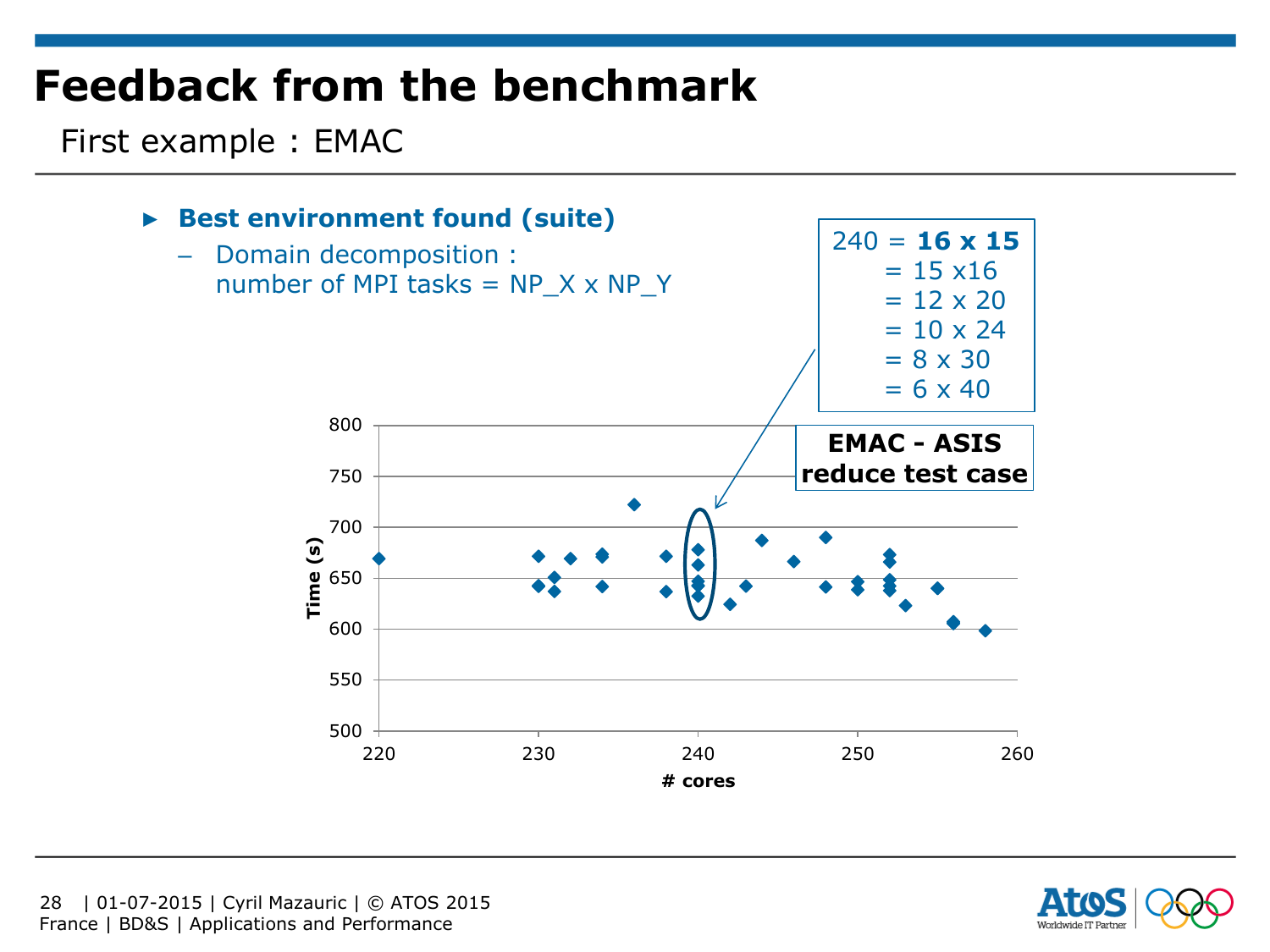First example : EMAC

#### ▶ **BullxLIB library**

- About 15% of the execution time spent in POWR8I4 function (when the application raise a real to integer exponent)
- About 8% in EXP.L

#### **This library is focused on the optimisation of**

- $X^{**}(-4)$
- $X^{***}3$

![](_page_21_Picture_8.jpeg)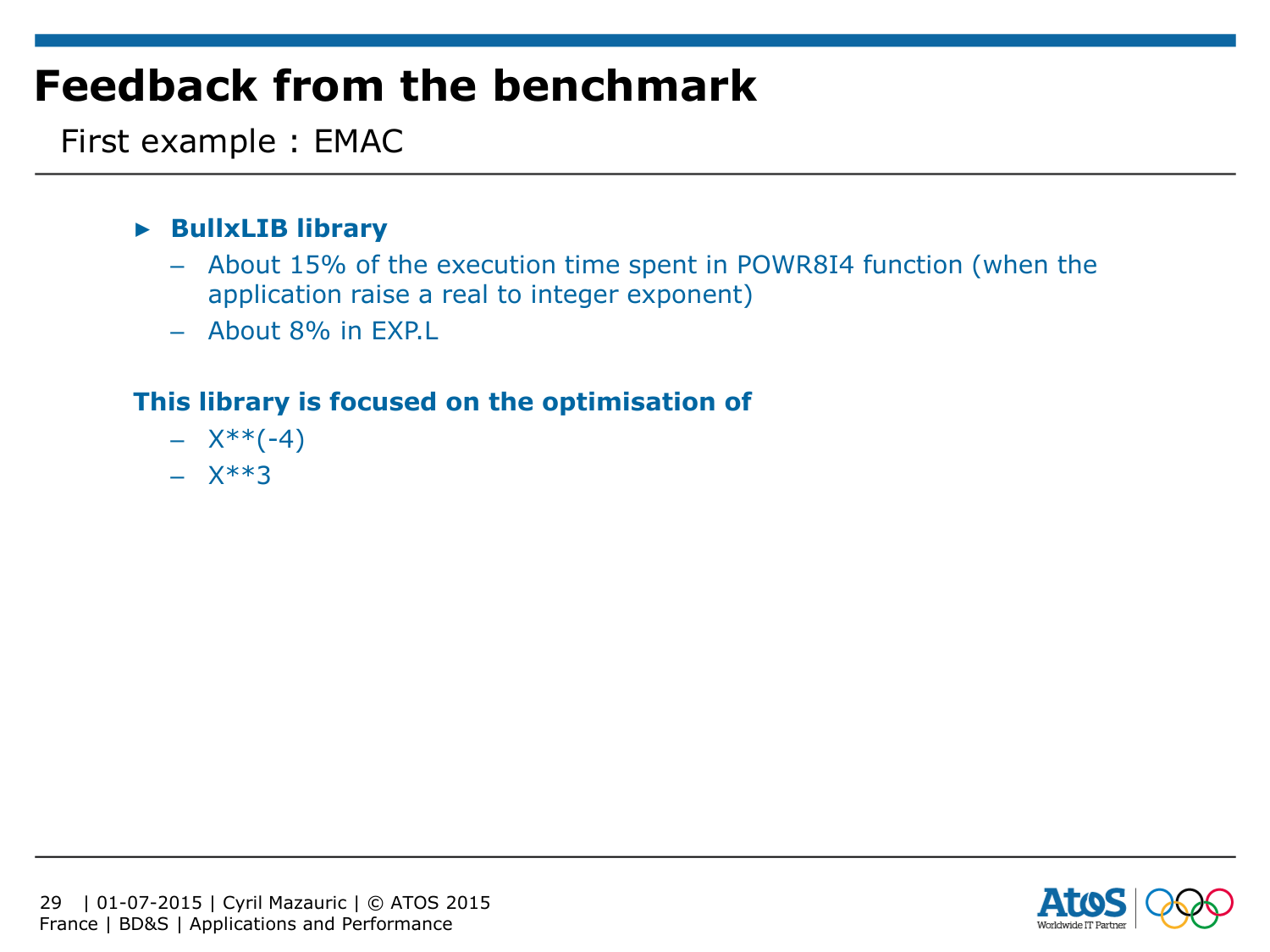First example : EMAC

#### ▶ **BullxLIB library**

- About 15% of the execution time spent in POWR8I4 function (when the application raise a real to integer exponent)
- About 8% in EXP.L

#### **This library is focused on the optimisation of**

- $X^{**}(-4)$
- $X**3$

#### ▶ **Code modification : Optimized version**

– Loop reordering because in Fortran arrays are stored in column-major order.

This implies that the matrix A will be stored in memory as (a11,a21,a12,a22) (in contrast, in a row-major order like C language, the order would be a11, a12, a21, a22). Thus, accessing the elements of A column-wise is most efficient.

- Consolidation of two loops (to increase the data reuse)
- Decrease the number of division and multiplication by factorisation

![](_page_22_Picture_14.jpeg)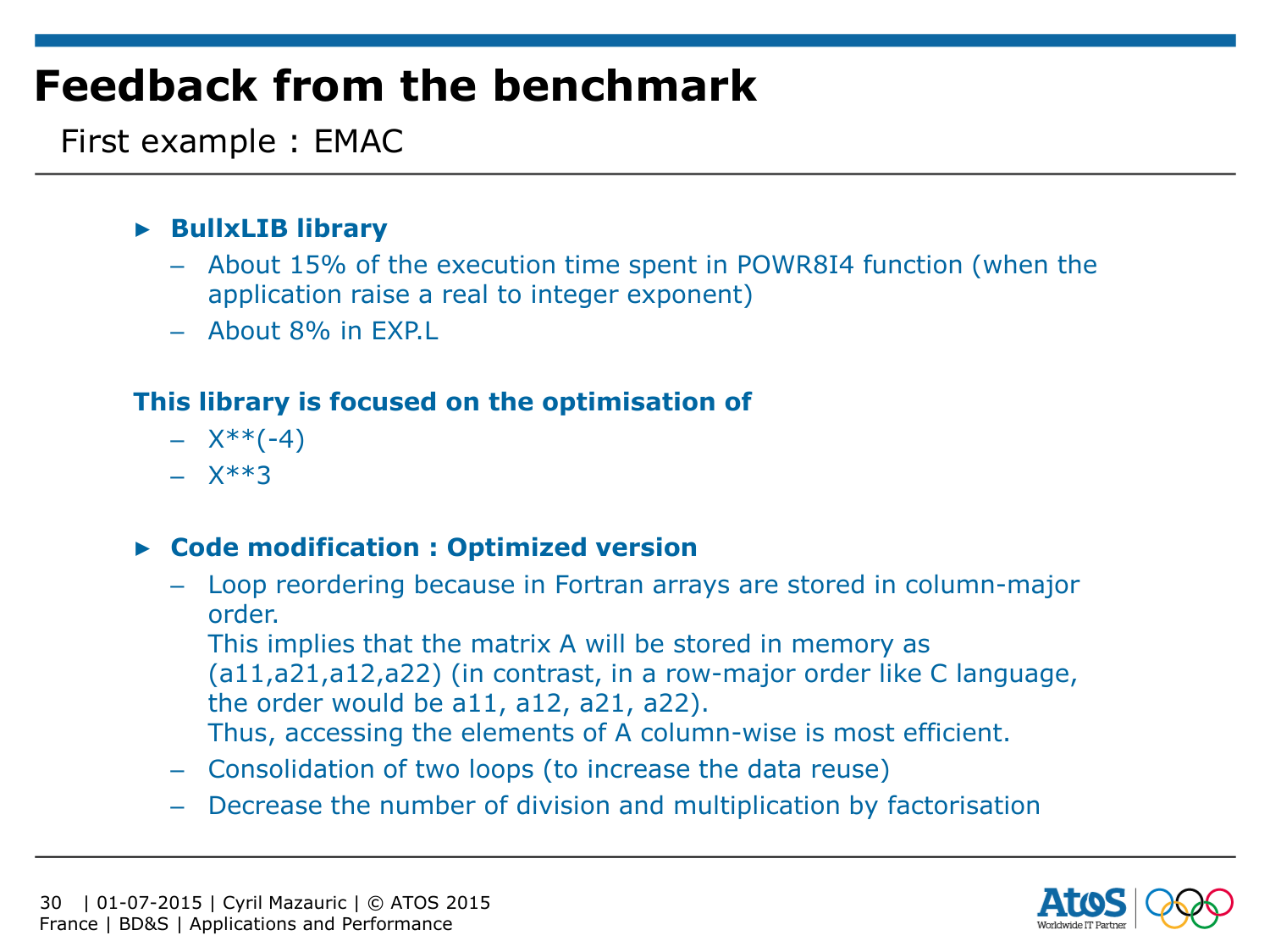First example : EMAC

#### ▶ **ASIS**

- $-$  Target time  $= 14000 s$
- Achieved using
	- 11 nodes without Turbo mode (258 cores)
	- or 10 nodes with Turbo mode (240 cores)

#### ▶ **Optimized**

- $-$  Target time  $= 14000 s$
- Achieved using 8 nodes with Turbo mode (176 cores)

### **Gain on OPTIM = 27%**

![](_page_23_Picture_11.jpeg)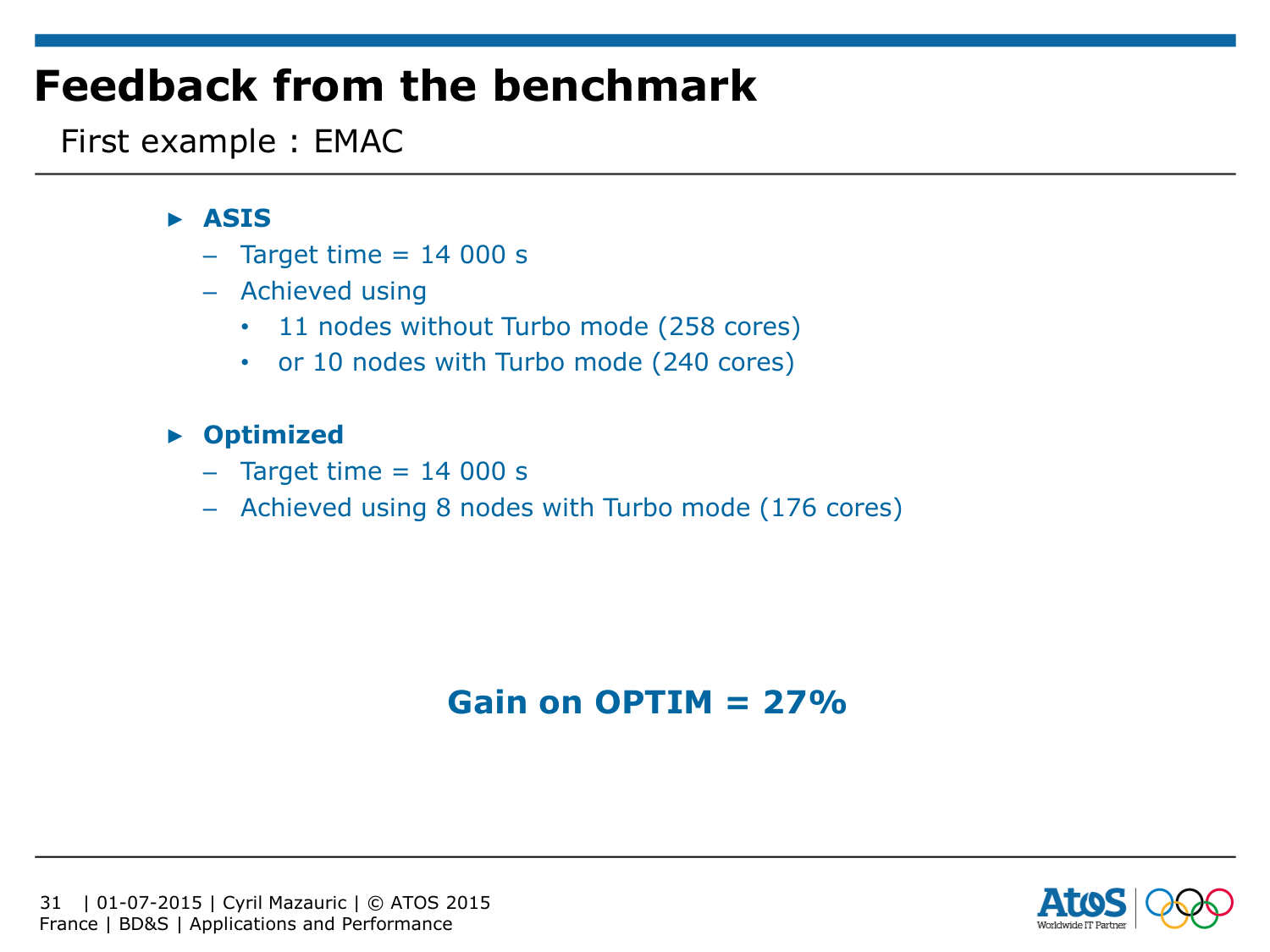### Second example : ICON

#### ▶ **ICON**

- ICOsahedral Non-hydrostatic model
- Code in Fortran, parallelized with MPI and OpenMP, using NETCDF and HDF5 libraries
- $-$  2 test cases : APE (target time  $= 600$ s) and LAM (16 000 cores)

#### ▶ **Best environment setting**

- Specific compiler options : *-ip -ansi-alias –pad -fast-transcendentals -align array64byte -xCORE-AVX2*
- Use transparent huge page
- Zone reclaim
- Use memory tuning :
	- MALLOC MMAP MAX =0
	- MALLOC TRIM THRESHOLD =-1
- Use record buffer for I/O
	- FORT BUFFERED=true
	- decfort dump flag=true
- MPI communications
	- Use BullxMPI and MXM (no GHC, no FCA)

![](_page_24_Picture_18.jpeg)

![](_page_24_Picture_19.jpeg)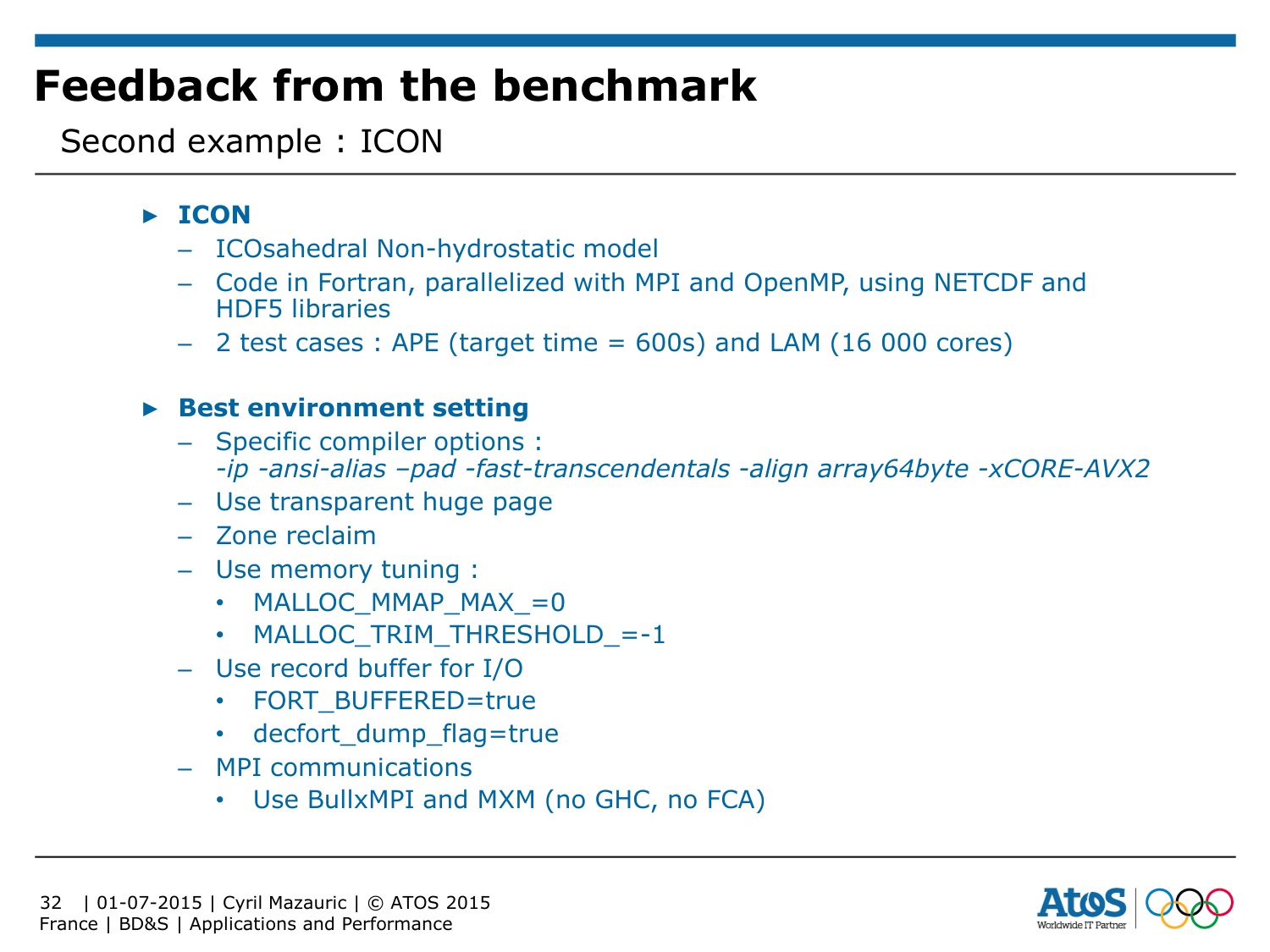Second example : ICON

#### ▶ **Best environment setting (suite)**

- OpenMP tuning
	- OMP STACKSIZE=64M
	- KMP BLOCKTIME=1
	- OMP\_WAIT\_POLICY=PASSIVE

#### – OpenMP threads / MPI tasks and hyperthreading

| Test case  | #nodes | Execution time (s)       |                   |                  |                  |                   |                            |                   |                  |
|------------|--------|--------------------------|-------------------|------------------|------------------|-------------------|----------------------------|-------------------|------------------|
|            |        | HT ON                    |                   |                  |                  |                   | HT OFF                     |                   |                  |
|            |        | <b>24 MPI</b><br>x 2 OMP | 12 MPI<br>x 4 OMP | 8 MPI<br>x 6 OMP | 6 MPI<br>x 8 OMP | 4 MPI<br>x 12 OMP | <b>24 MPI</b><br>$x 1$ OMP | 12 MPI<br>x 2 OMP | 6 MPI<br>x 4 OMP |
| <b>APE</b> | 141    | 834                      | 831               | 821              | 837              | 848               |                            | 882               | 883              |
|            | 190    | 630                      | 615               | 628              | 625              | 637               |                            |                   |                  |
|            | 192    | 610                      | 604               | 612              | 610              | 631               |                            |                   |                  |
|            | 194    | 617                      | 601               | 606              | 603              | 628               |                            |                   |                  |
|            | 282    | 443                      | 425               | 426              | 433              | 441               |                            |                   |                  |
|            | 388    | 391                      | 327               | 328              | 325              | 336               | 455                        | 330               | 328              |
|            | 564    | 390                      | 248               | 245              | 238              | 241               | 402                        | 241               | 237              |
|            | 667    | 121                      | 111               | 111              | 111              |                   | 133                        | 120               | 104              |
| <b>LAM</b> | 776    | 392                      | 235               | 199              | 194              | 209               | 400                        | 217               | 188              |

![](_page_25_Picture_10.jpeg)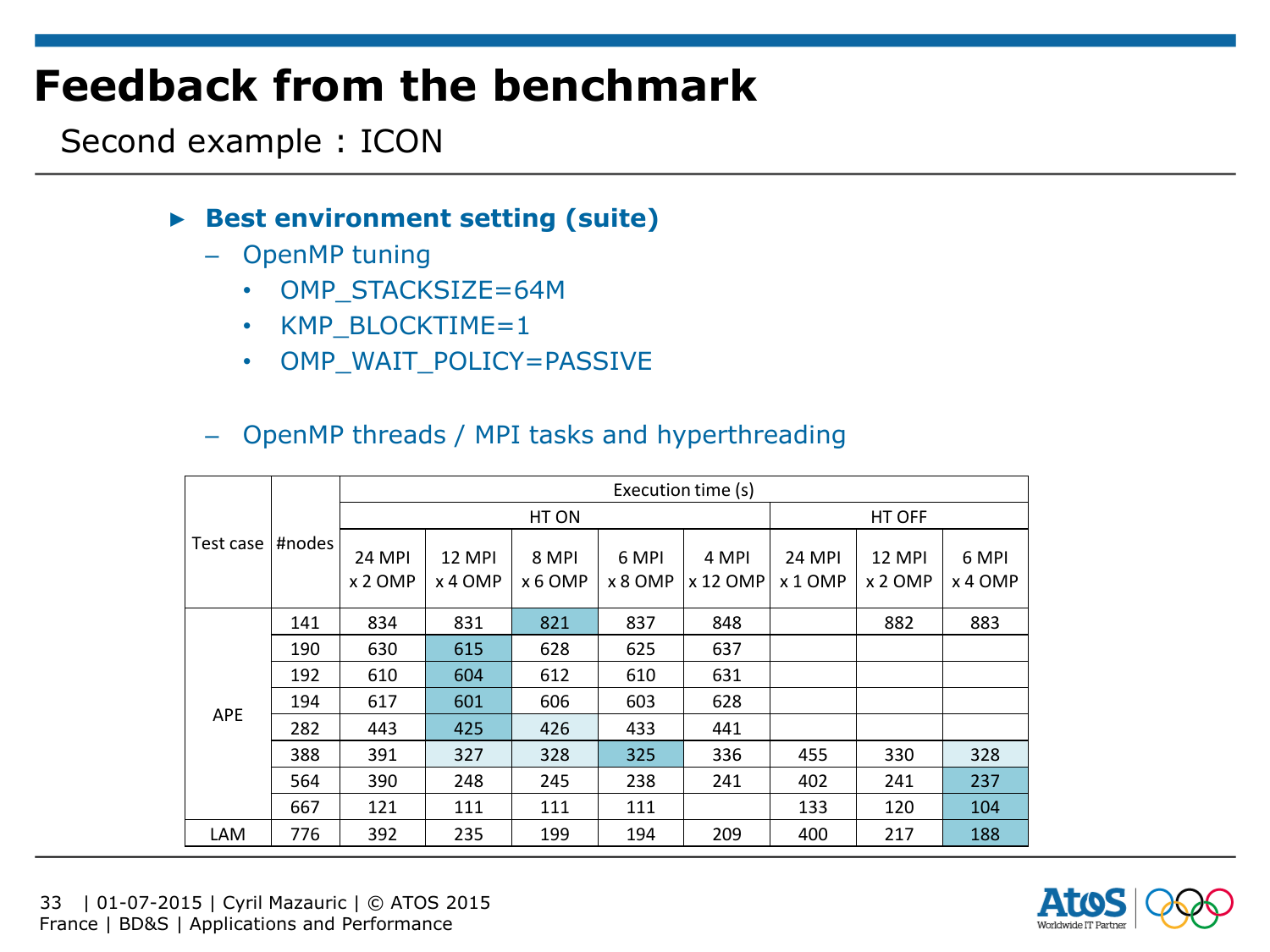### Second example : ICON

#### ▶ **Code modification : ASIS version**

- Adding guideline to force the vectorization on loops (OMP directives "omp simd")
- Adding guideline to align data

#### ▶ **Code modification : Optimized version**

- The main bottleneck is related to the memory : data structure is critical. We were not able to modify it…
- Few modifications :
	- Remove some not needed if statements
	- Replace some if statements by merge
	- Split some loops (to improve the data reuse)

![](_page_26_Picture_11.jpeg)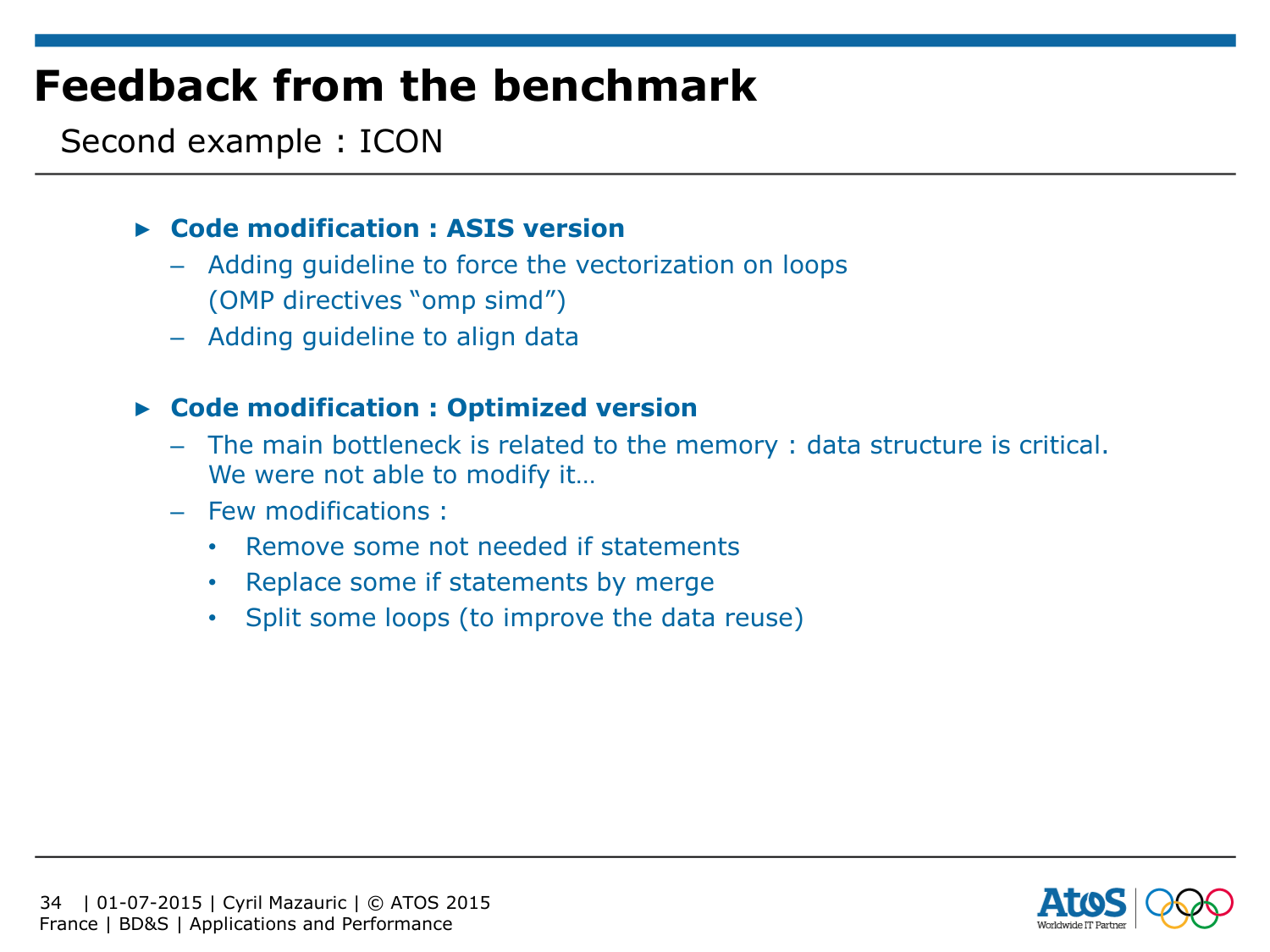Second example : ICON

#### ▶ **ASIS (APE)**

- $-$  Target time  $= 600 s$
- Achieved using 198 nodes with Turbo mode & hyperthreading (8 MPI x 4 OMP per node)

#### ▶ **Optimized (APE)**

- $-$  Target time  $= 600 s$
- Achieved using 194 nodes with Turbo mode & hyperthreading (8 MPI x 4 OMP per node)

### **Gain on OPTIM = 2%**

![](_page_27_Picture_9.jpeg)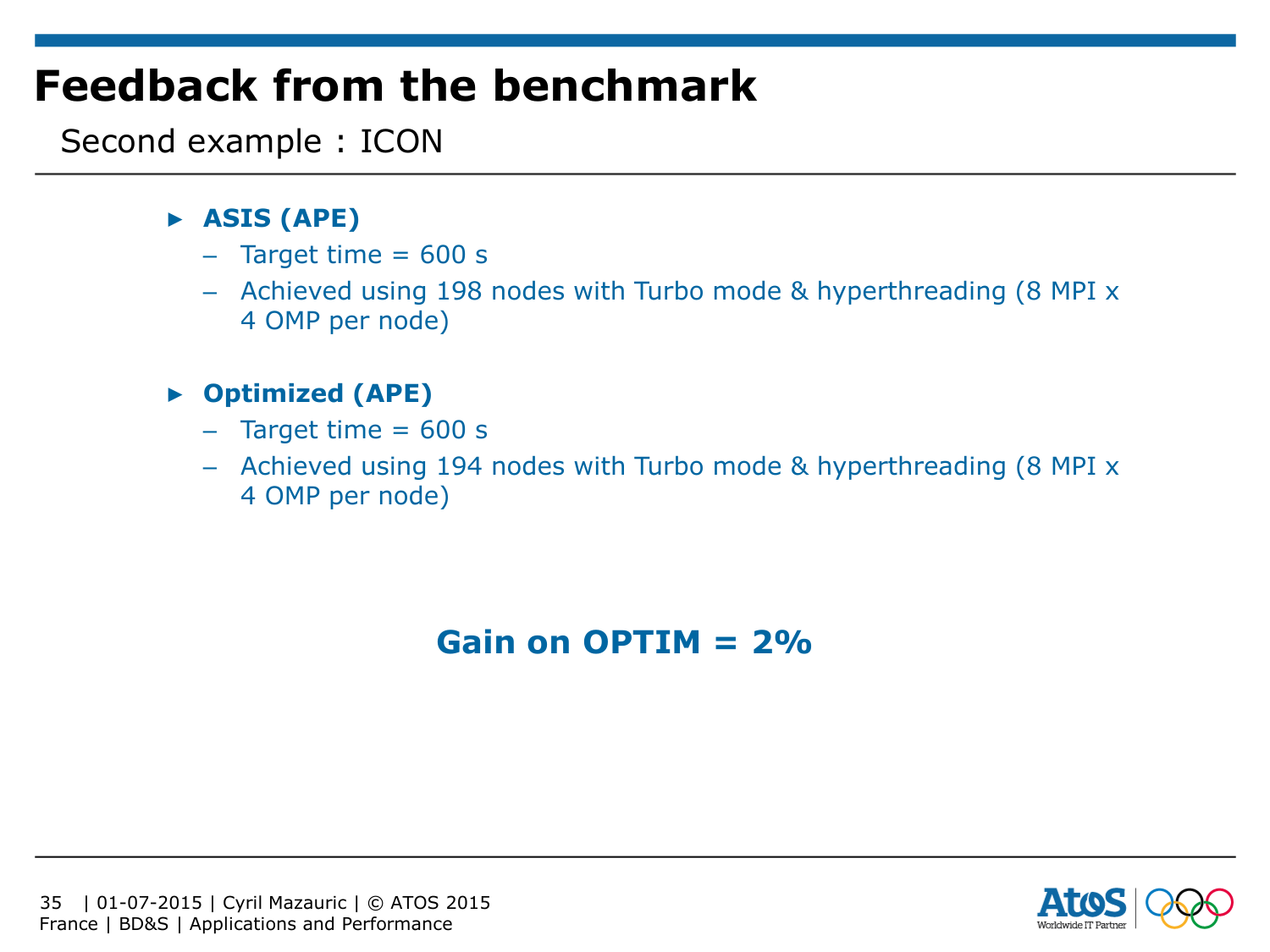## best-practices on setting the environment for bullxmpi

![](_page_28_Picture_1.jpeg)

Architect of an Open World"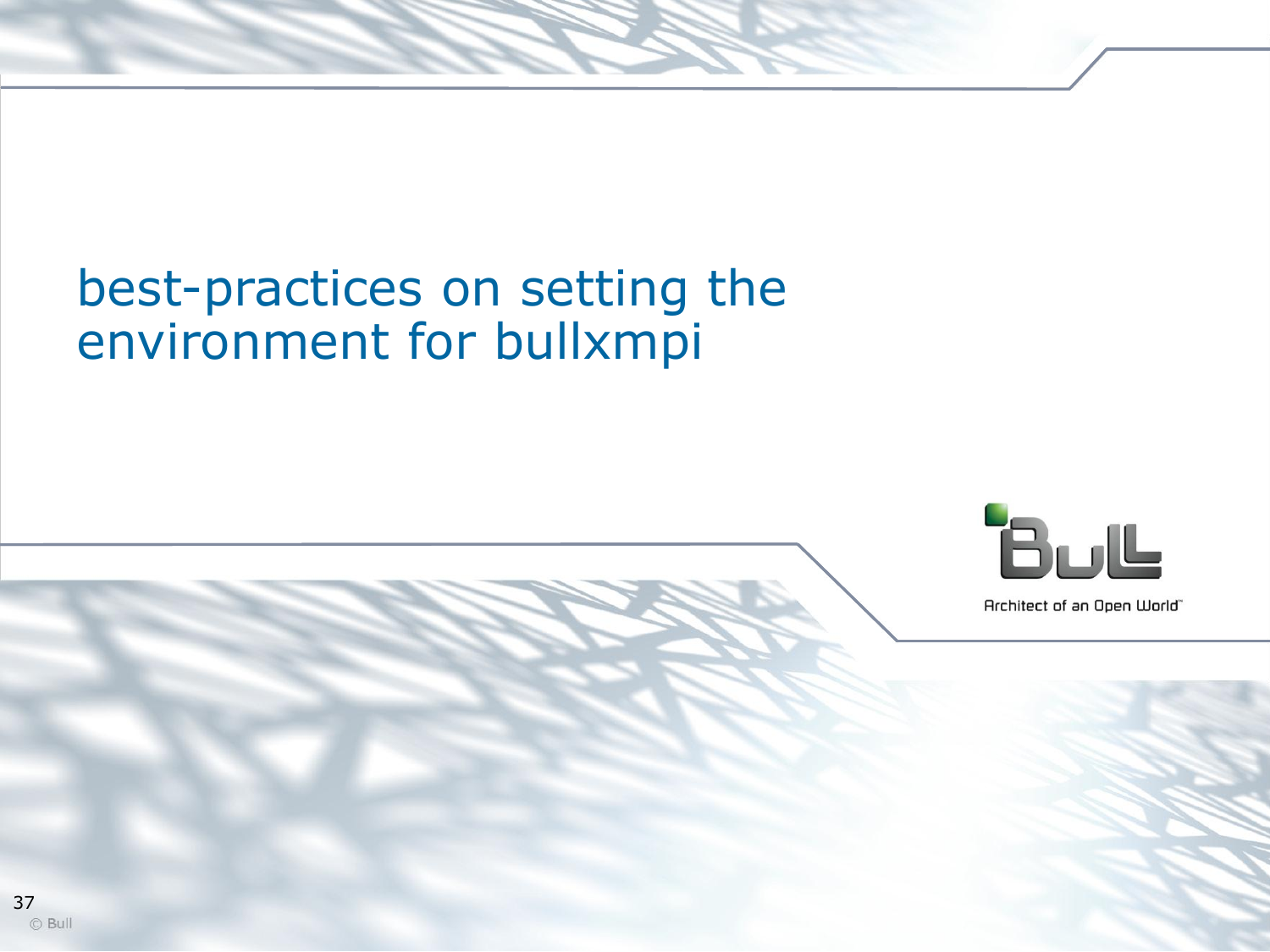## **Why interconnect is a fat tree ?**

Cosmo

▶ **cosmo on 31 nodes is our reference. With 40 occurrences mistral is full (almost)** 

![](_page_29_Figure_3.jpeg)

#### ▶ **Deviation is lower than 5%**

![](_page_29_Picture_6.jpeg)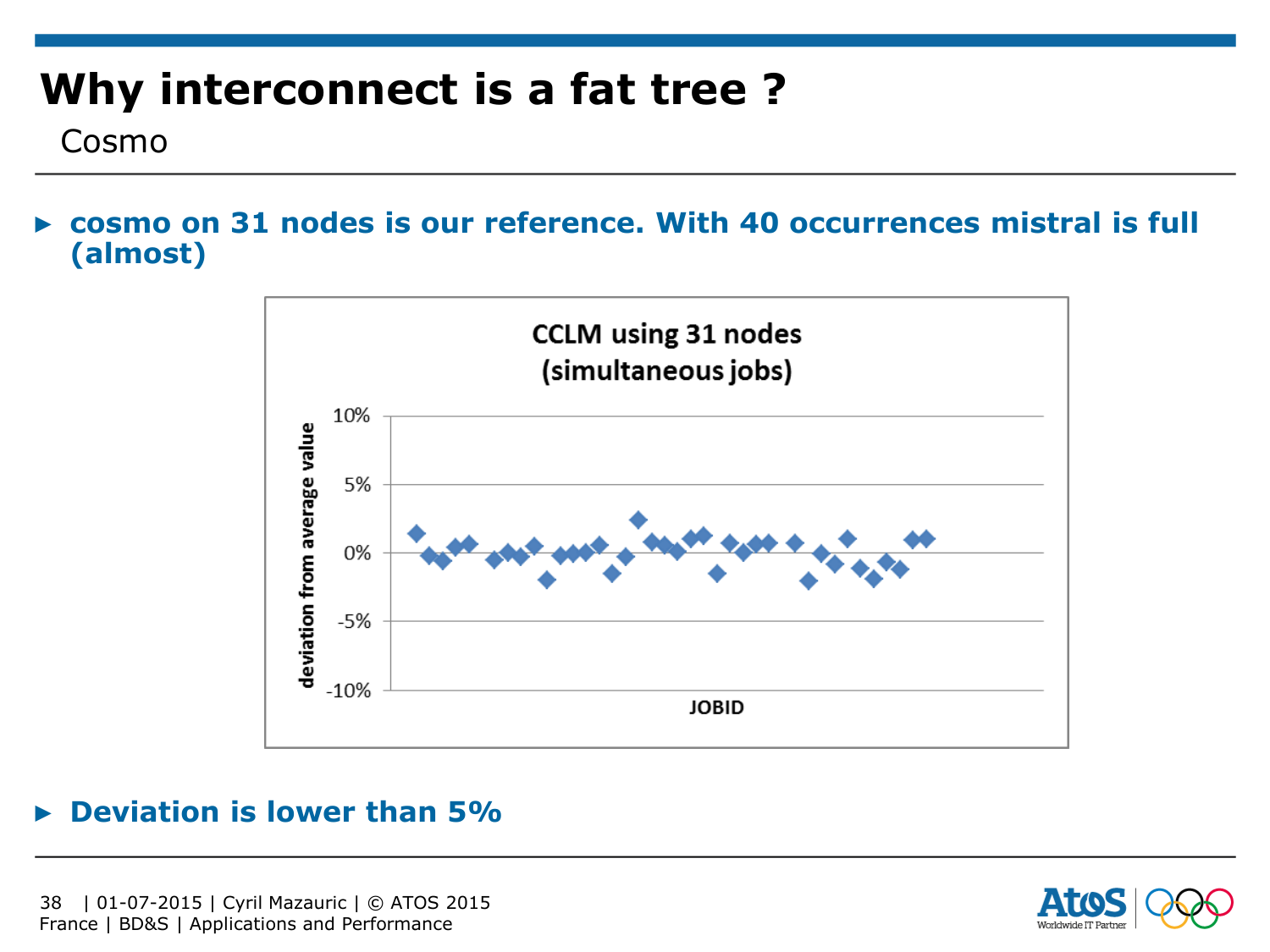## **how to find variables to tune your application ?**

### bullxmpi

#### **Once environment is correctly loaded**

module load compiler intel module load mxm/<version> module load fca/<version> module load bullxmpi\_mlx/<version>

▶ **MXM (messaging accelerator)**

mxm\_dump\_config –t

▶ **BTL(openmpi default device)**

ompi\_info –all

**BTL** 

export OMPI\_MCA\_mtl=^mxm export OMPI\_MCA\_pml=^cm export OMPI\_MCA\_pml=ob1

![](_page_30_Picture_11.jpeg)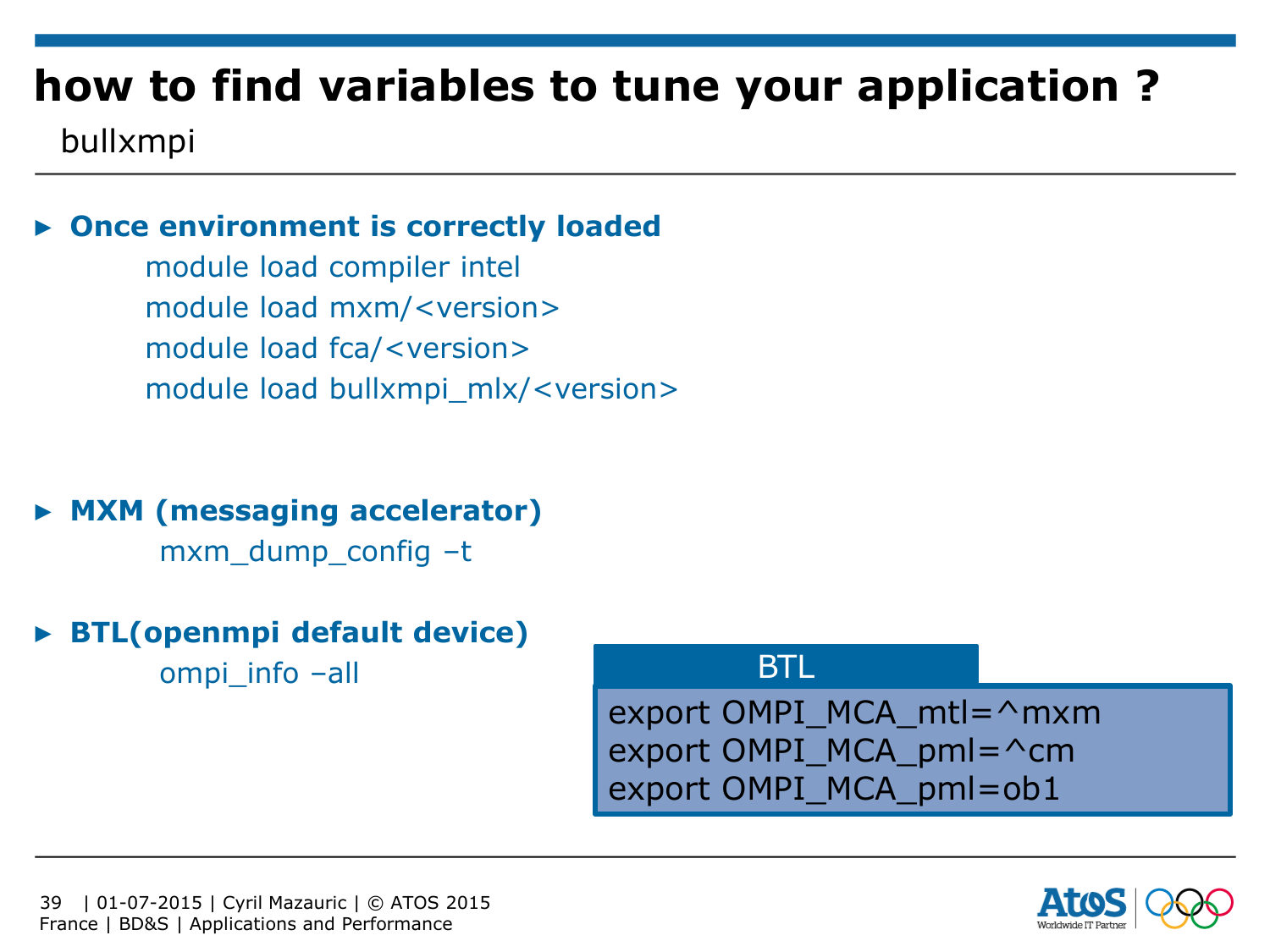## **how to find variables to tune your application ?**

bullxmpi

### ▶ **FCA (Mellanox collectives accelerator)**

ompi\_info –all

**FCA** 

export OMPI\_MCA\_coll=^ghc export OMPI\_MCA\_coll\_fca\_priority=95 export OMPI\_MCA\_coll\_fca\_enable=1

#### ▶ **tuned (openmpi default)**

ompi info –all -mca coll tuned use dynamic rules

export OMPI\_MCA\_coll=^ghc,fca tuned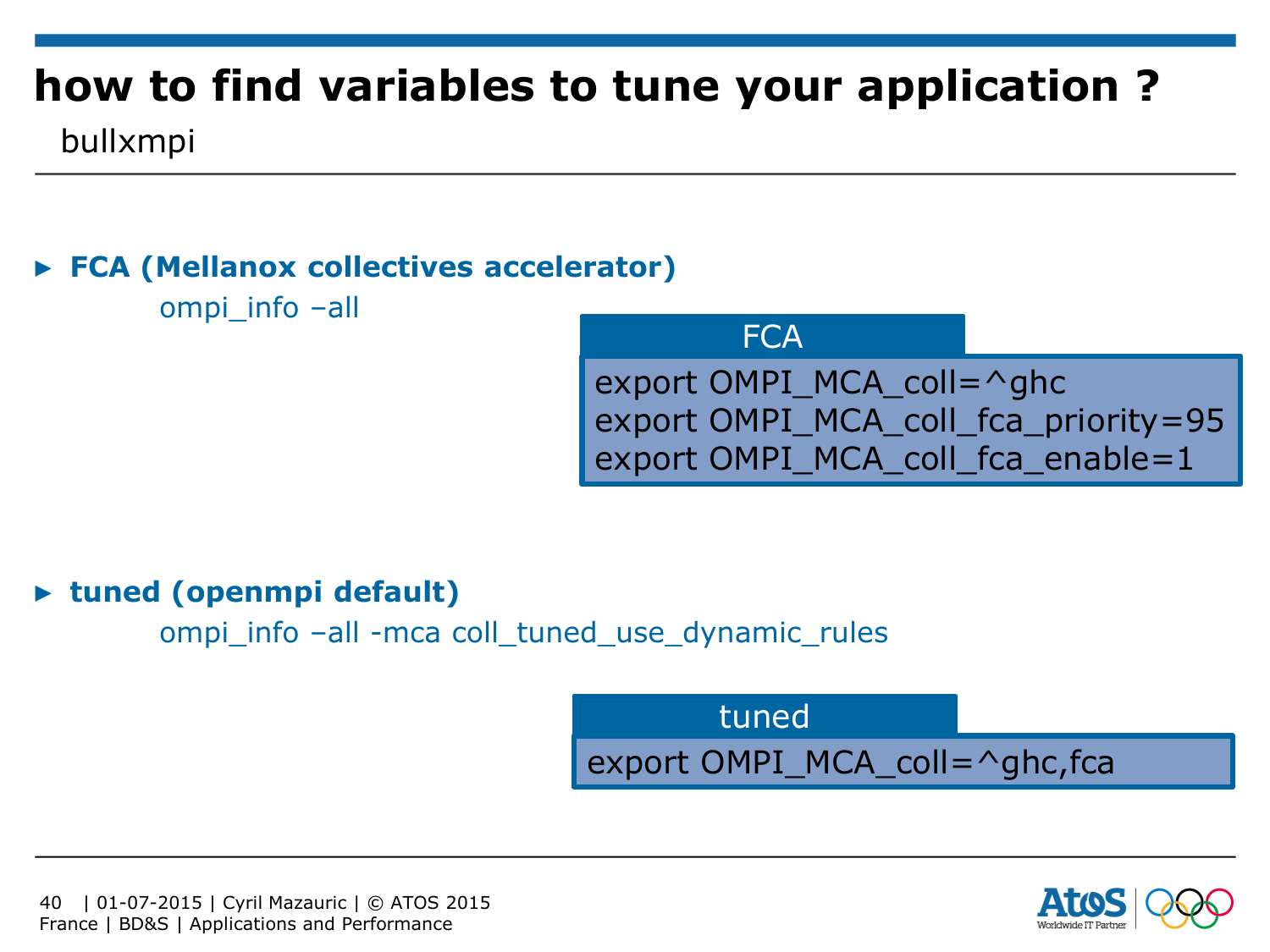bullxmpi

### ▶ **a good environment : bullxmpi with mxm**

module load compiler intel module load mxm/<version> module load fca/<version> module load bullxmpi\_mlx/<version> export OMPI\_MCA\_pml=cm export OMPI\_MCA\_mtl=mxm export OMPI MCA coll= $\triangle$ ghc export MXM\_RDMA\_PORTS=mlx5\_0:1

mxm will improve the scalability

![](_page_32_Picture_5.jpeg)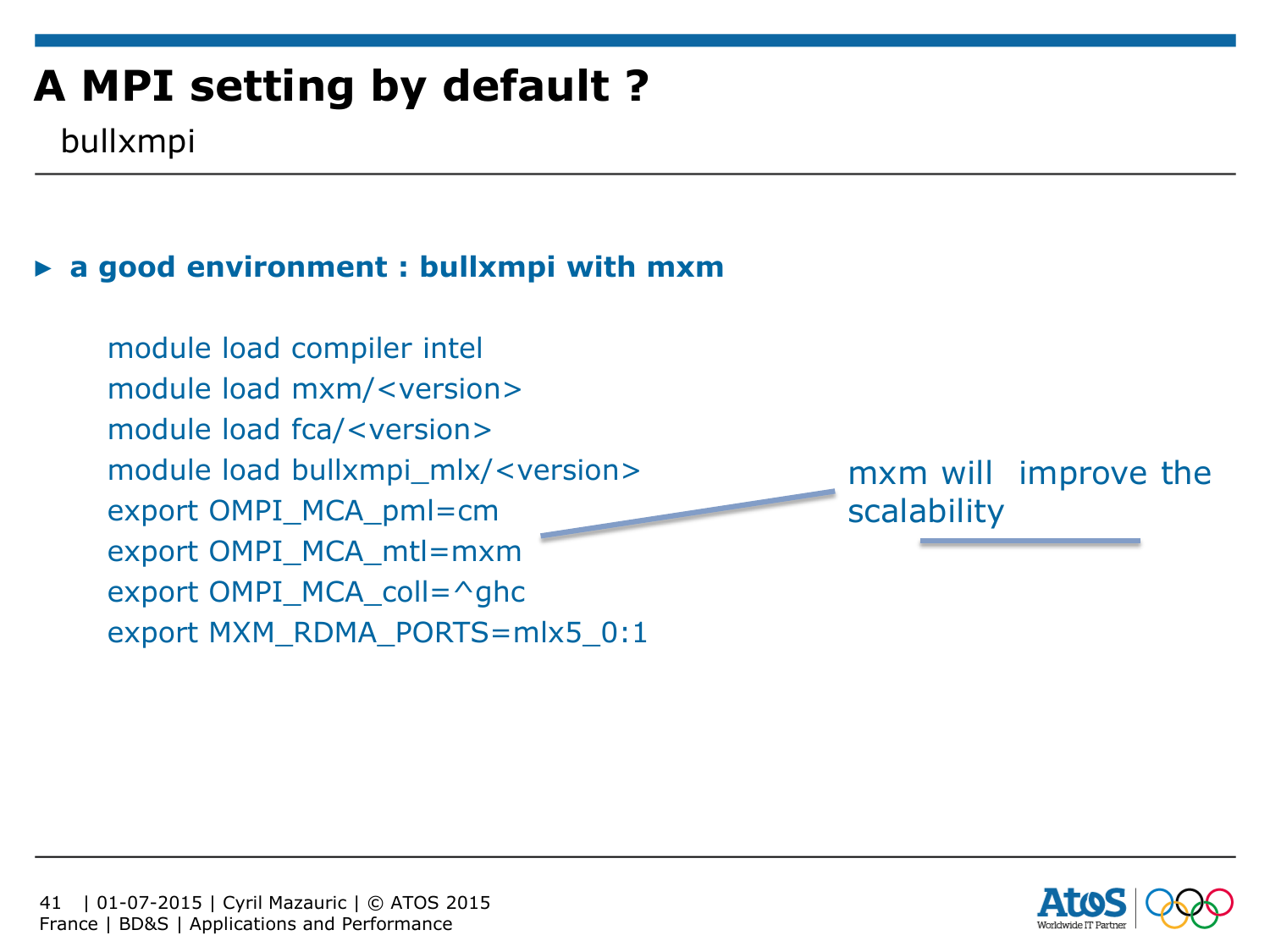bullxmpi

### ▶ **a good environment : bullxmpi with mxm**

module load compiler intel module load mxm/<version> module load fca/<version> module load bullxmpi\_mlx/<version> export OMPI\_MCA\_pml=cm export OMPI\_MCA\_mtl=mxm export OMPI\_MCA\_coll=^ghc = export MXM\_RDMA\_PORTS=mlx5\_0:1

FDR interconnect is a full fat tree without island. GHC is not efficient and should not be used

![](_page_33_Picture_6.jpeg)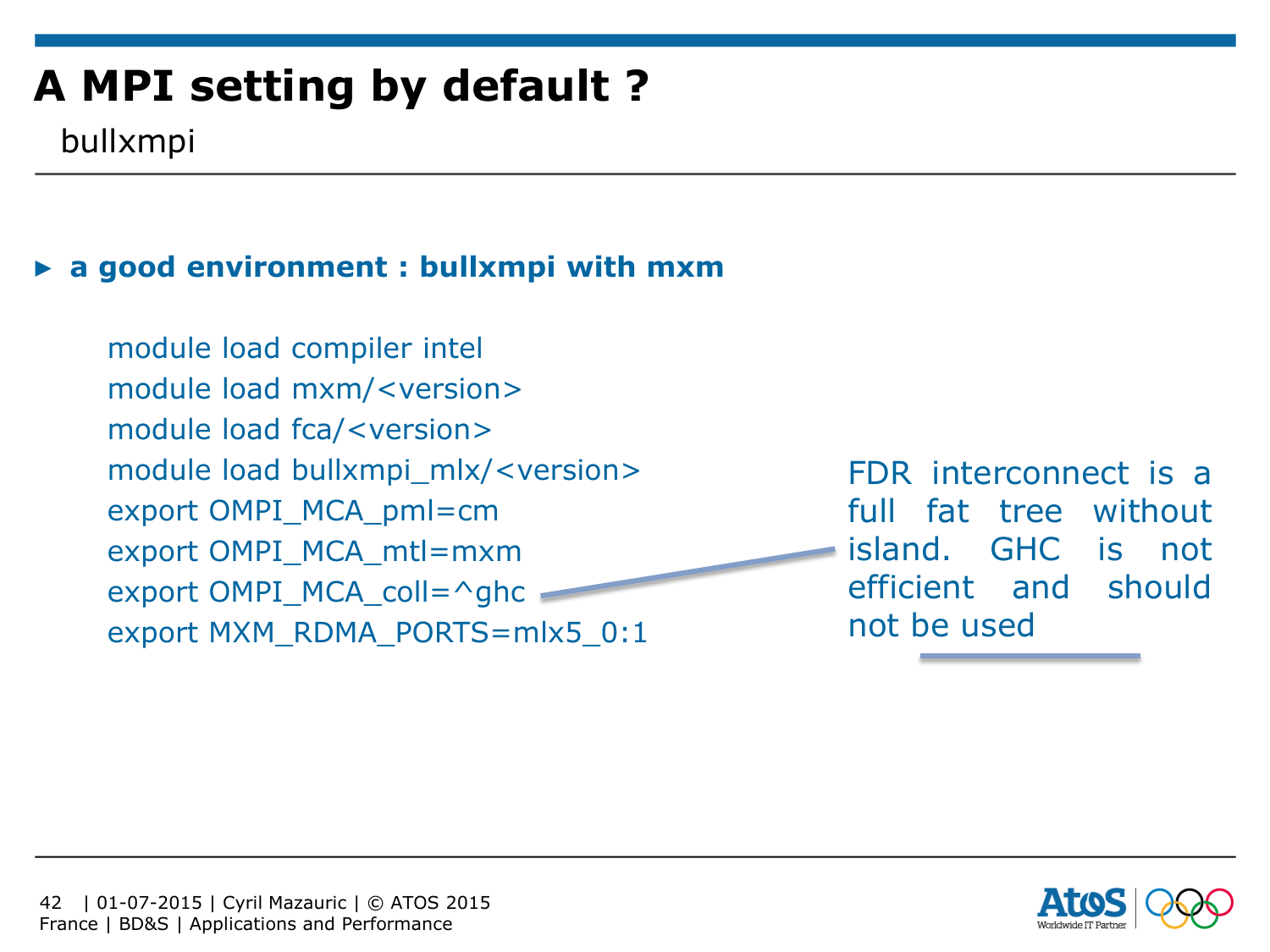bullxmpi

### ▶ **a good environment : bullxmpi with mxm**

module load compiler intel module load mxm/<version> module load fca/<version> module load bullxmpi\_mlx/<version> export OMPI\_MCA\_pml=cm export OMPI\_MCA\_mtl=mxm export OMPI MCA coll= $\triangle$ ghc export MXM\_RDMA\_PORTS=mlx5\_0:1

MXM will use the correct infiniband device : mlx5

![](_page_34_Picture_6.jpeg)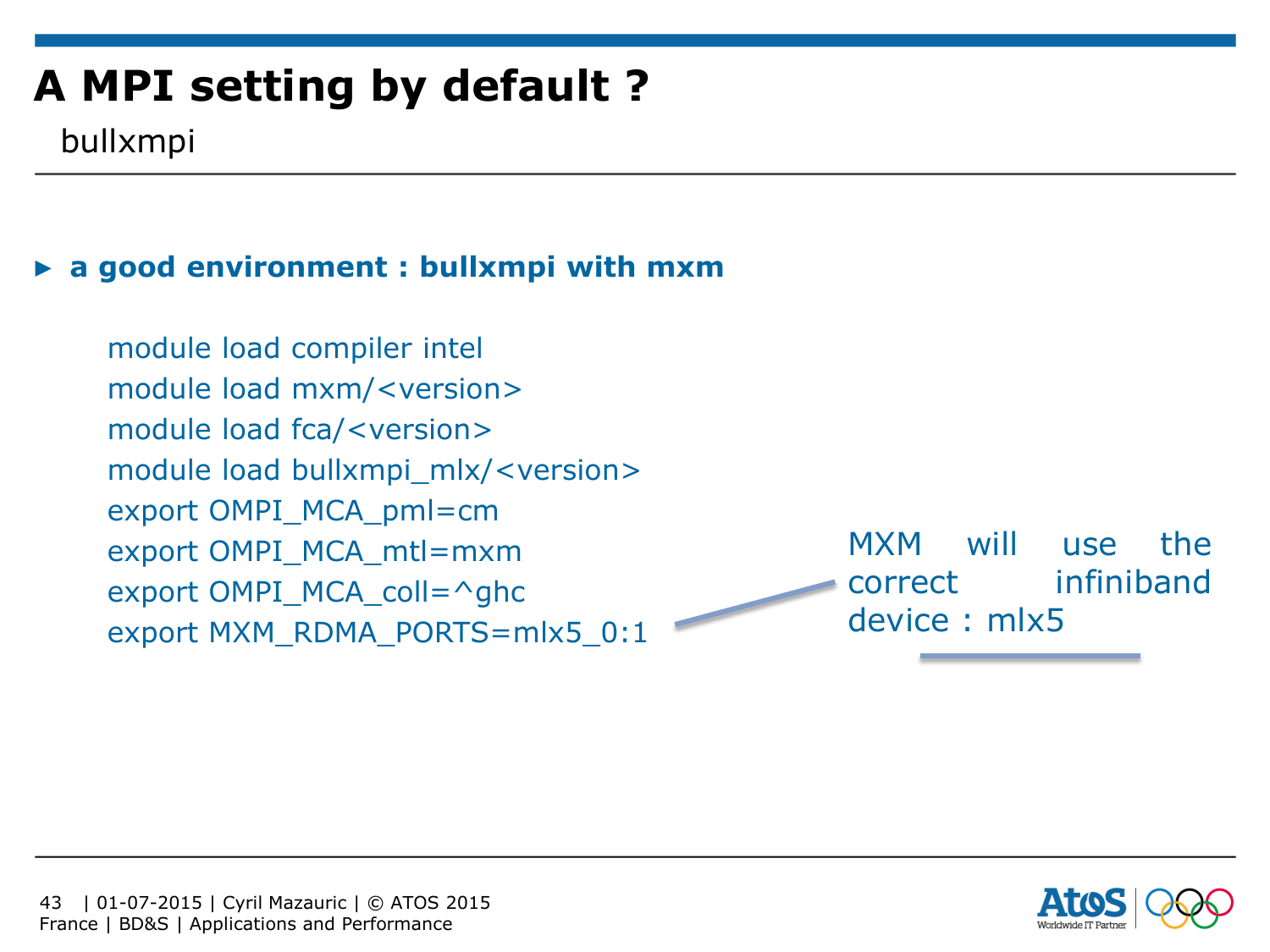bullxmpi

### ▶ **a good environment : bullxmpi with mxm**

module load compiler intel module load mxm/<version> module load fca/<version> module load bullxmpi\_mlx/<version> export OMPI\_MCA\_pml=cm export OMPI\_MCA\_mtl=mxm export OMPI MCA coll= $\triangle$ ghc export MXM\_RDMA\_PORTS=mlx5\_0:1

you will use mxm and tuned for collectives. FCA could be used with the correct setting

![](_page_35_Picture_6.jpeg)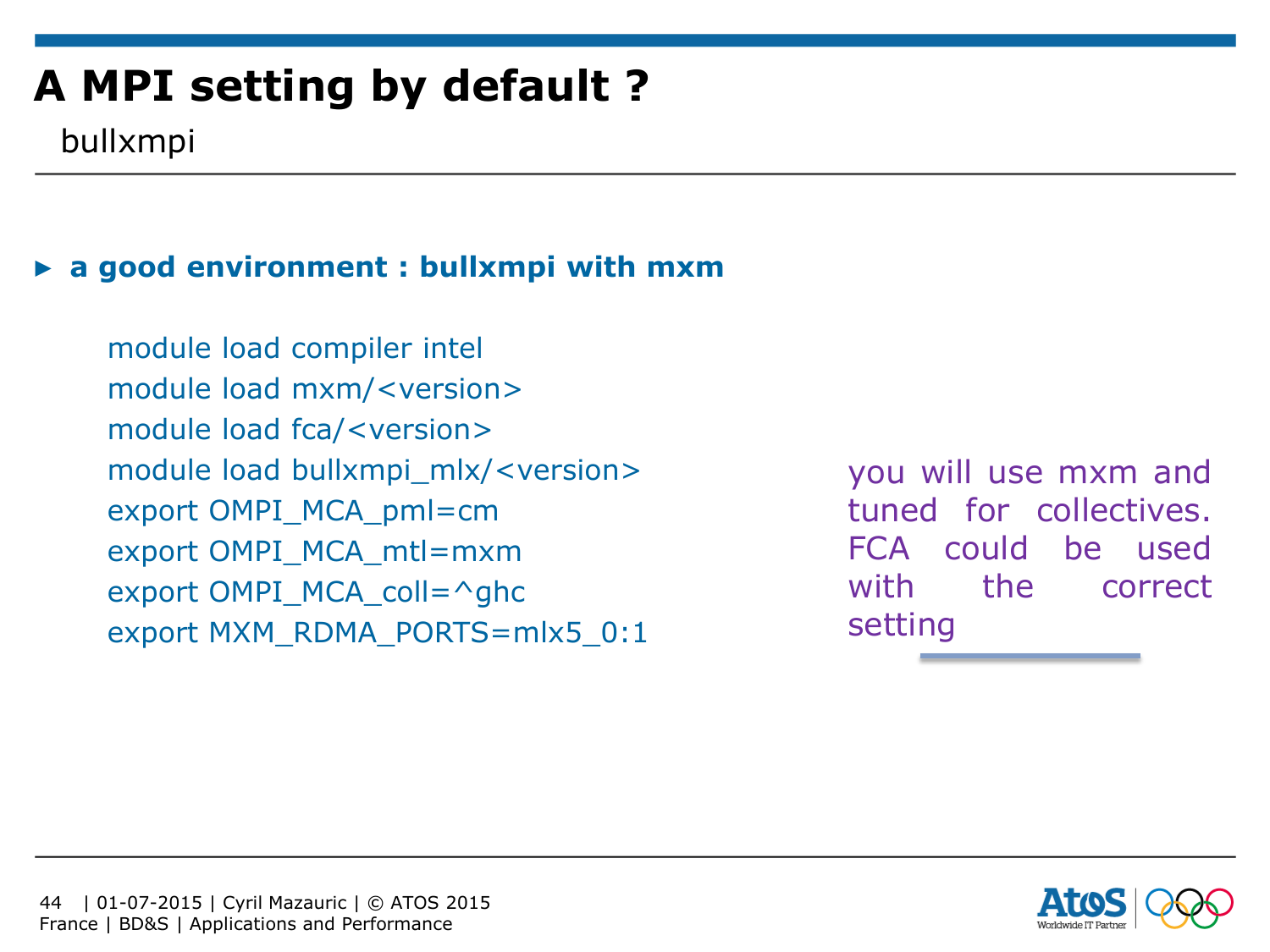### Profiling

#### ▶ **You need to use a MPI profiler which will show you which MPI functions are used.**

MPI Communications Statistics: ============================= Total Parallel time : 7281.543846 s Total Communication time : 551.369430 s Ratio : 8 % Accumulated data of all processes: ================================= Min [R] Max [R] Average Stand dev. Parallel time: 910.185775 [7] 910.239525 [0] 910.192981 0.017595 (0.00 %) Communication time: 21.771790 [0] 150.005858 [7] 68.921179 58.516123 ( 84.90 %) …… MPI\_Allreduce: 303.233854 s ( 55.00 %) number 16730 [0] 16730 [0] 16730.00 time (s) 4.767301 [0] 106.838756 [6] 37.904232 size (b) 135232 [0] 135232 [0] 135232.00

![](_page_36_Picture_5.jpeg)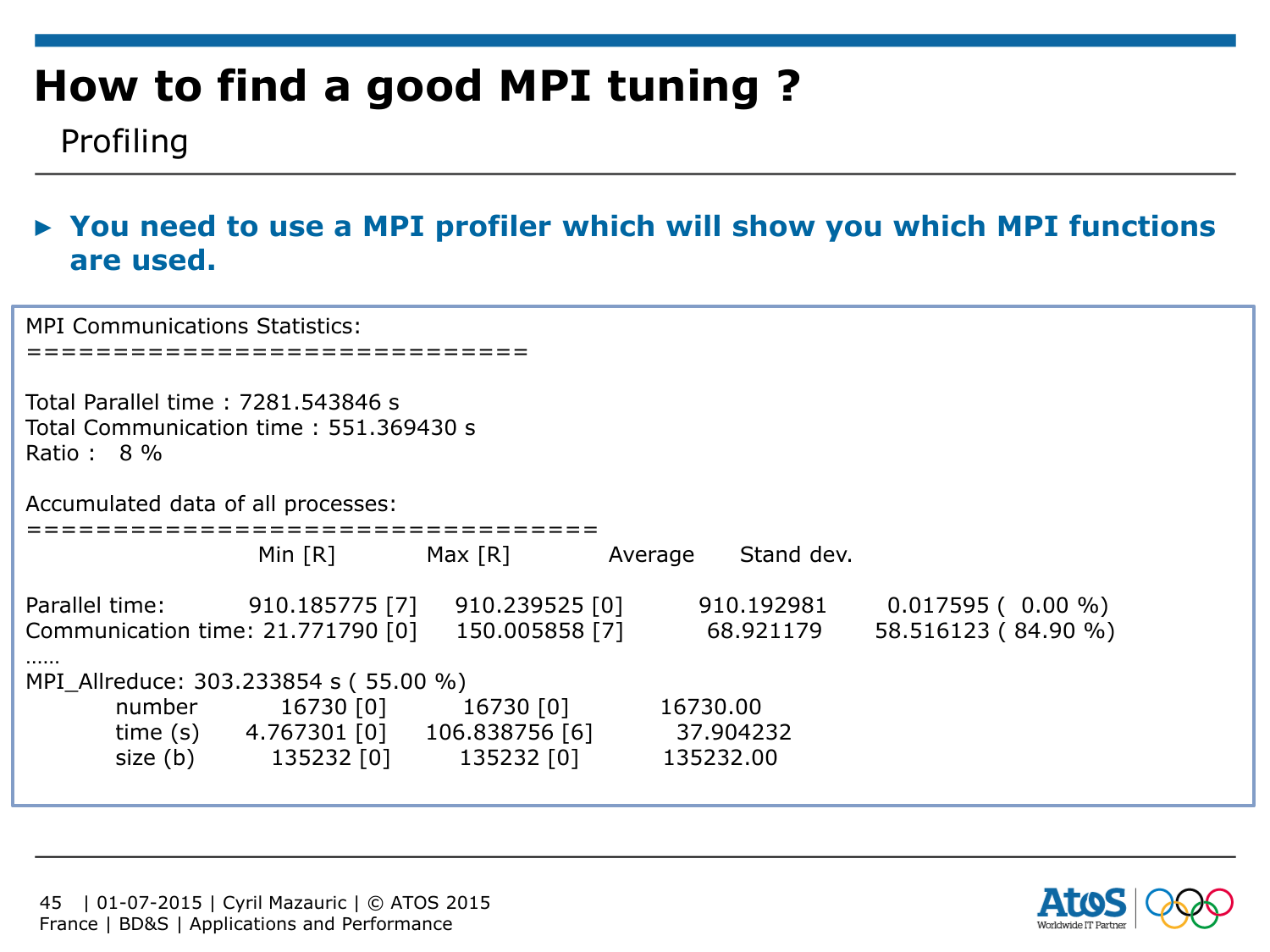Example : MPI\_Wait

### ▶ **The main MPI funtion is MPI\_Wait**

- Is it logical ?
	- $-$  nothing to do  $\odot$
- Bad synchronization ?
	- change the mpi tasks binding to improve the performance
	- srun –m cyclic (round-robin distribution inter nodes)
	- srun –m cyclic:cyclic (round-robin inter and intra nodes)
- messages are waiting because the messages sizes are too small ?
	- try to pack your messages to take advantage of the interconnect bandwidth

![](_page_37_Picture_11.jpeg)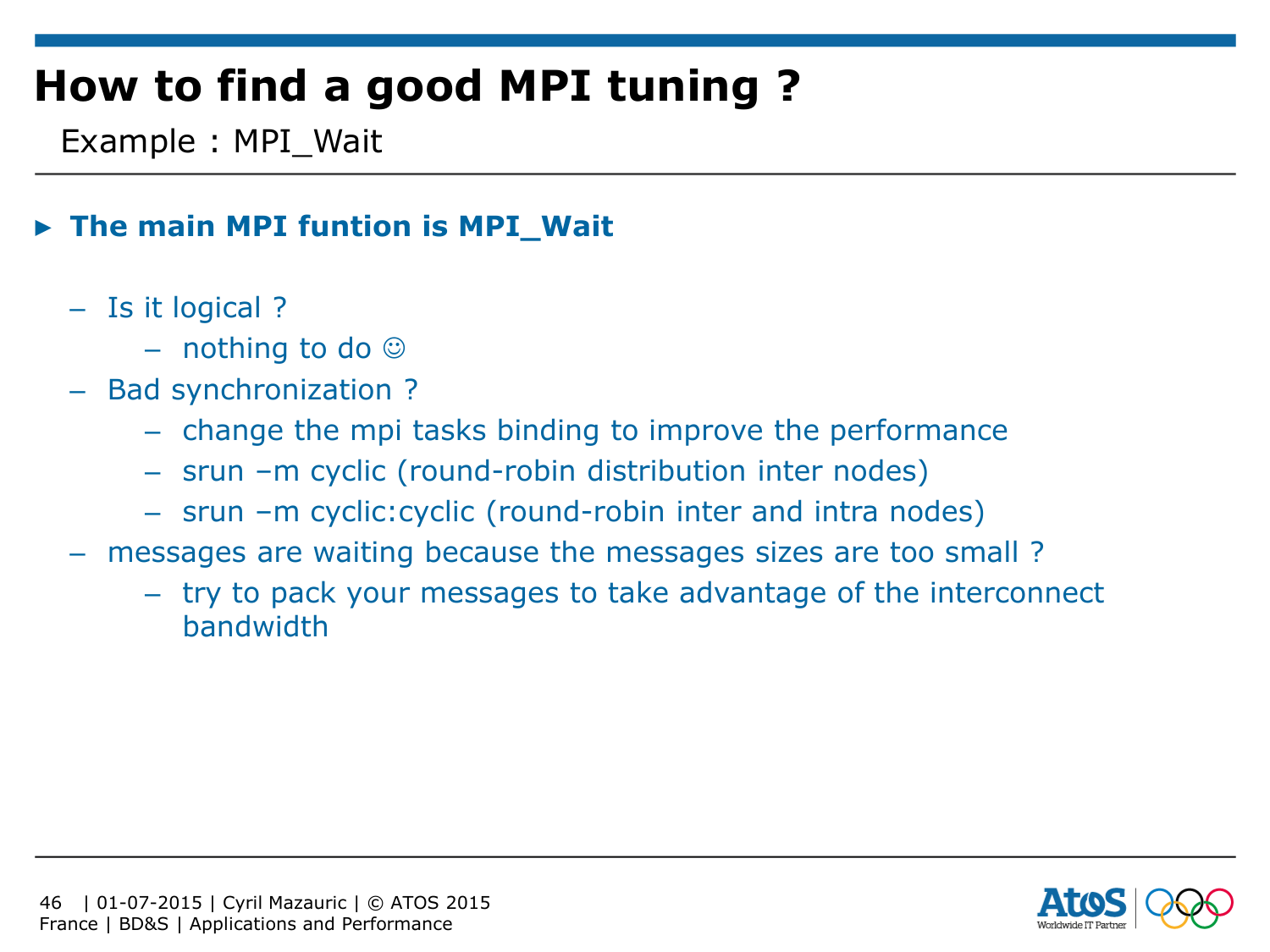Example : MPI\_Barrier

### ▶ **The main MPI funtion is MPI\_Barrier**

- Are they really necessary ?
	- Usually, MPI Barrier are used to clean the output files  $\circledcirc$ , removing all barrier could improve the performance or highlight which MPI functions are hidden.

you can create a library which replace the MPI\_Barrier call by nothing

int MPI\_Barrier(MPI\_Comm comm) { return 0; }

![](_page_38_Picture_7.jpeg)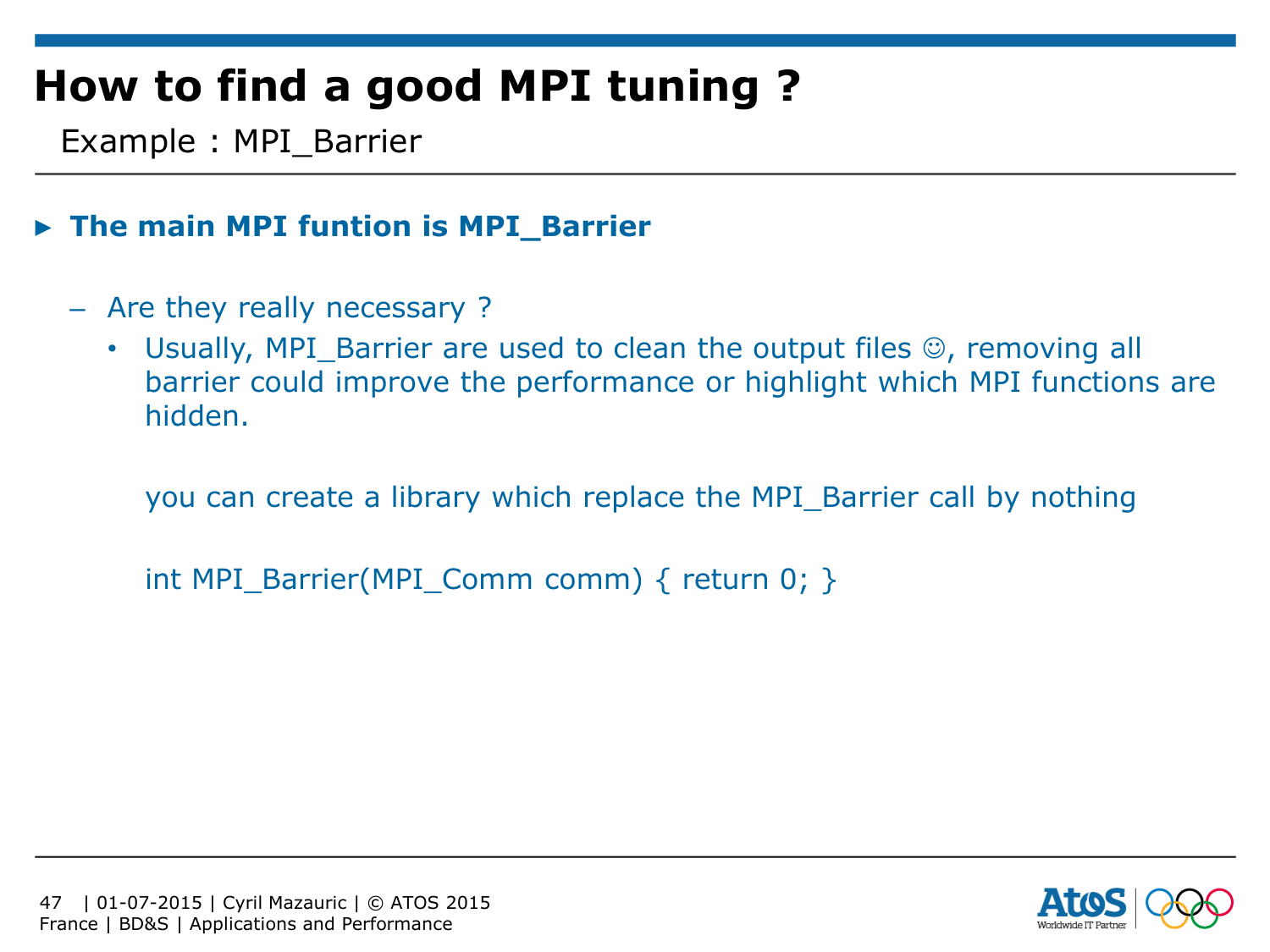Example : MPI\_allreduce

### ▶ **The main MPI funtion is MPI\_allReduce (or another collectives operation)**

- fca
	- check with "ompi\_info --all" if the variable coll\_fca\_enable\_allreduce is set to 1

MCA coll: parameter "coll fca enable allreduce" (current value: "1", data source: default, level: 9 dev/all, type: int)

#### [1|0|] Enable/Disable FCA Allreduce support

![](_page_39_Figure_7.jpeg)

![](_page_39_Picture_8.jpeg)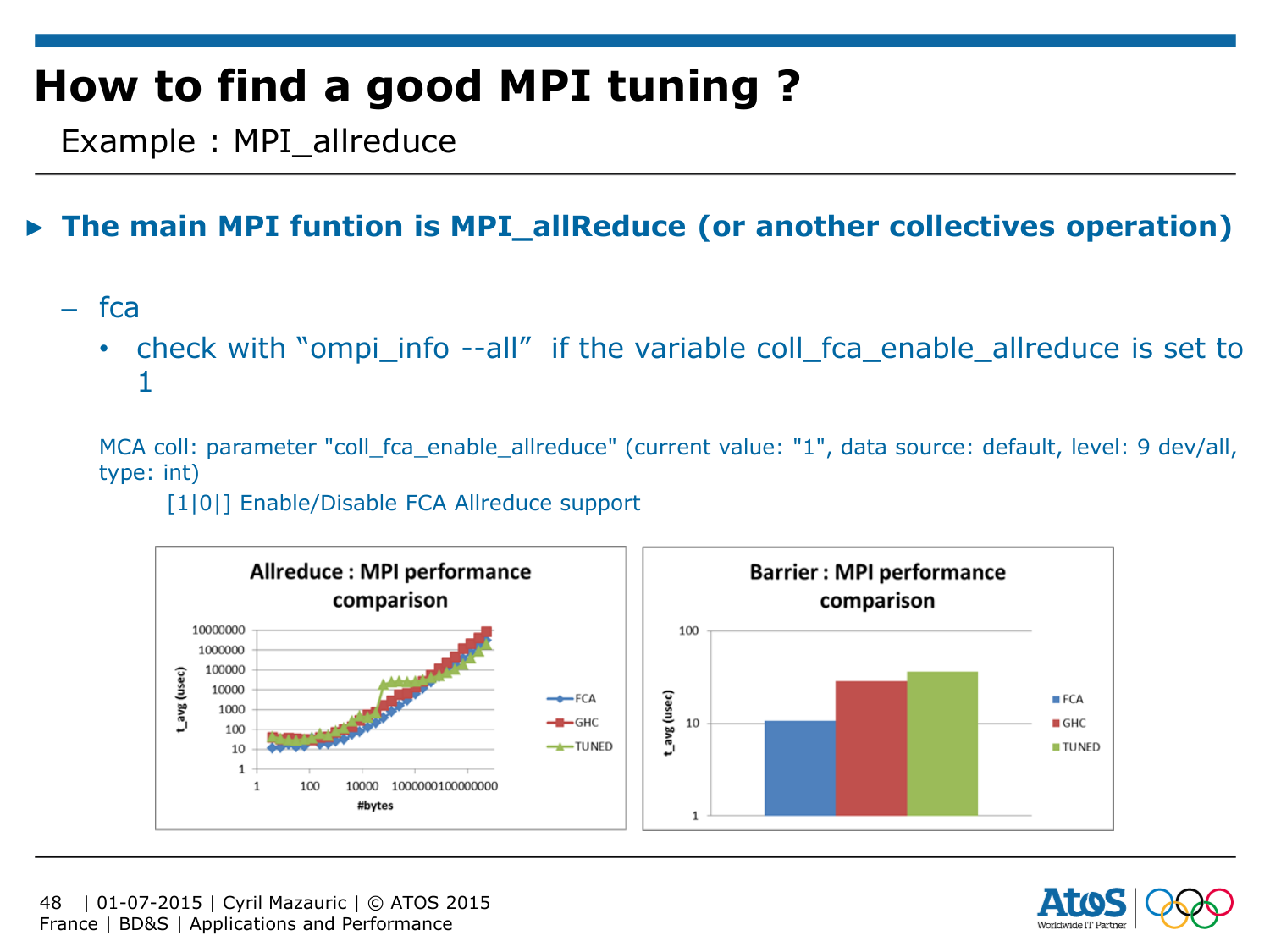Example : MPI\_allreduce

- But as we know IMB is not the real life !
- tuned
	- test all tuned algorithm

MCA coll: informational "coll\_tuned\_allreduce\_algorithm\_count" (current value: "**5**…. ) MCA coll: parameter "coll tuned allreduce algorithm"

Which allreduce algorithm is used. Can be locked down to any of: 0 ignore, 1 basic linear, 2 nonoverlapping (tuned reduce + tuned bcast), 3 recursive doubling, 4 ring, 5 segmented ring

export OMPI\_MCA\_coll\_tuned\_use\_dynamic\_rules=1 export OMPI\_MCA\_ coll\_tuned\_allreduce\_algorithm= $\{1\ 2\ 3\ 4\$  or  $5\}$ 

![](_page_40_Picture_8.jpeg)